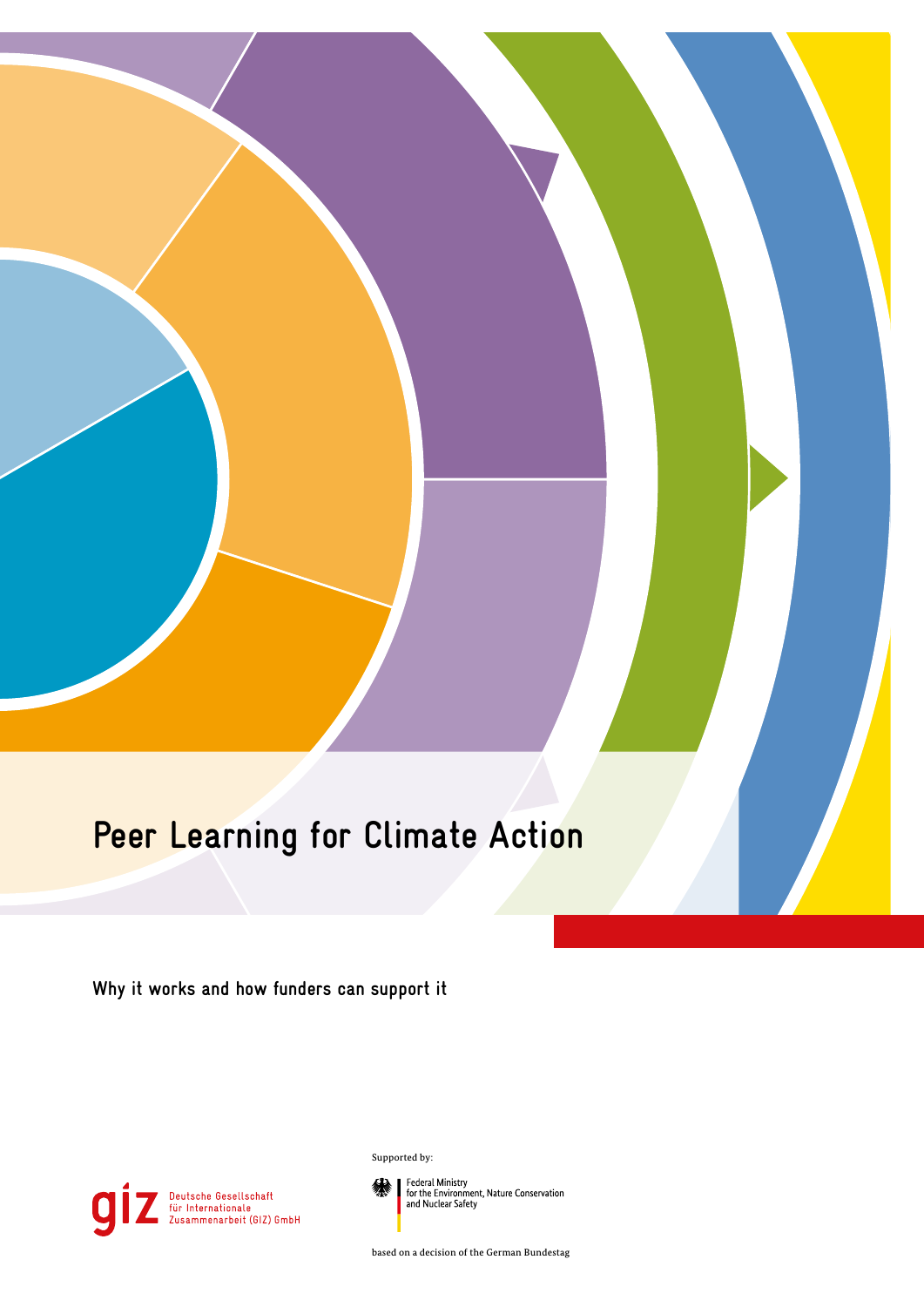This overview brief is a product of the Support Project for the Implementation of the Paris Agreement (SPA), which is funded by the German Federal Ministry for the Environment, Nature Conservation and Nuclear Safety (BMU) under its International Climate Initiative (IKI) and is produced jointly by IISD and GIZ.

As a federally owned enterprise, GIZ supports the German Government in achieving its objectives in the field of international cooperation for sustainable development.

**Published by:** Deutsche Gesellschaft für Internationale Zusammenarbeit (GIZ) GmbH

Registered offices Bonn and Eschborn, Germany

Friedrich-Ebert-Allee 40 53113 Bonn, Deutschland  $T + 49$  228 44 60-0 F +49 228 44 60-17 66

Dag-Hammarskjöld-Weg 1–5 65760 Eschborn, Deutschland T +49 61 96 79-0 F +49 61 96 79-11 15

E info@giz.de I www.giz.de/en

**Author:** Catherine Fisher

**Design/layout:** SCHUMACHER Brand+Interaction Design GmbH, Darmstadt

**Contributions:** Anika Terton, Christian Ledwell (IISD/NAP Global Network), Pauline Probst (GIZ), Michelle Du Toit, Blaise Dobson (SouthSouthNorth) and Blane Harvey at McGill University

**Acknowledgements:**

The author would like to thank all those who have shared their wisdom, experience, and passion for peer learning to inform this brief. Thanks go out to Michelle Du Toit and Blaise Dobson at SouthSouthNorth; Anika Terton and Christian Ledwell at the National Adaptation Plan (NAP) Global Network; and Blane Harvey at McGill University. Additional thanks to Carl Jackson, Cheryl Brown, Erica Packington, Lucia Scodanibbio Jacqui Namm, and Martin Rokitzki. Errors and omissions are the author's own.

### **Responsible:**

Anna Schreyögg, Head of IKI Support Project for the Implementation of the Paris Agreement The opinions put forward in this publication are the sole responsibility of the authors and do not necessarily reflect the views of the Federal Ministry for the Environment, Nature Conservation and Nuclear Safety

Berlin, April 2022

# **Peer Learning for Climate Action:**

# **Why it works and how funders can support it**

## **Catherine Fisher**

**This brief showcases peer learning as an effective approach to developing capacity for responding to the challenges of climate change. It is aimed at practitioners in funding and implementing agencies, particularly those working in policy processes at national levels, but it is relevant for all those interested in strengthening capacity for climate action.**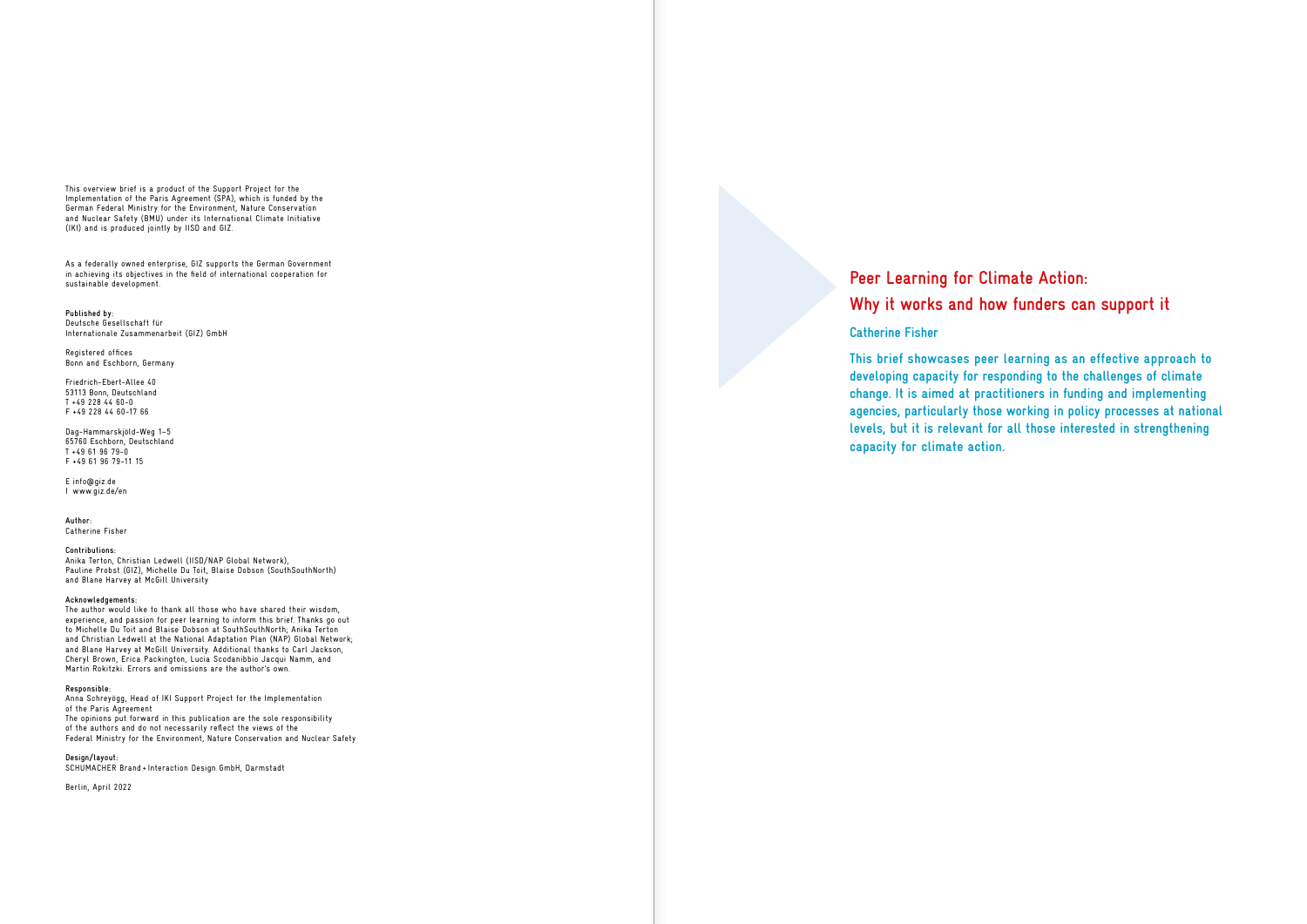# **Introduction**

"Give a man a fish and he will eat for a day," the ancient saying goes, "teach a man to fish and he will eat for a lifetime." But what happens if that person is faced with declining fish stocks and the catastrophic changes wreaked upon our planet and livelihoods? The wicked challenges posed by climate change call for a fundamentally different approach to working with people, organizations, and societies to learn and respond adequately. Peer learning is a key part of that approach. "Build on the knowledge and experience of fisherfolk," a new, more timely saying might go, "support them to learn together–and from others–to generate strategies for a changing world."

Peer learning has proven to be an effective approach for responding to the challenges of climate change thanks to its emphasis on emerging knowledge, contextualized experience, and potential to make the leap from learning to action. It thus provides a much-needed alternative to typical models of capacity development that are widely understood to have failed to generate sustainable and satisfactory results.<sup>1</sup> It offers the promise of a more sustainable, effective, and demand-driven approach to capacity development for climate action.

# **Key Messages**

**This brief will demonstrate that:**

**Peer learning is an effective approach to capacity development:** Whether used independently or alongside other inputs (e.g., technical assistance), peer learning, through its grounding in equality, experience, and ownership, can increase the effectiveness of climate measures and generate sustained outcomes beyond the lifetime of projects and programs.

# **Peer learning is particularly relevant in the context of climate change:**

 It supports people in responding to new challenges, enables the diffusion of ideas and experience when the pace of change outstrips formal processes of knowledge generation and learning, and strengthens the relationships, functional skills, and capabilities needed to tackle the complexities of climate change.

- 1 This was the finding of a recent review of approaches to capacity building in Rokitzki and Hofemeier (2020).
- 2 Definition adapted from Boud (2001), supplemented with concepts from Andrews and Manning (2015) and Du Toit and Carter (2020).

# **Contents**

| 3. How Does Peer Learning Complement                                                                                                                                 | 15 |  |
|----------------------------------------------------------------------------------------------------------------------------------------------------------------------|----|--|
| 4. Why Support Peer Learning?                                                                                                                                        | 18 |  |
| 5. How Can Funders Support Effective Peer Learning? ____________________________                                                                                     | 27 |  |
| <u> 1989 - Johann John Stone, mars et al. 1989 - Anna ann an t-Amhain ann an t-Amhain ann an t-Amhain ann an t-A</u><br>References                                   | 30 |  |
| Appendix A. Recommended Further Reading and Resources                                                                                                                | 32 |  |
|                                                                                                                                                                      | 33 |  |
| Appendix C. Examples of Peer Learning in Practice ______________________________                                                                                     |    |  |
| Harnessing Peer Learning to Strengthen<br><b>National Adaptation Plan (NAP) Processes:</b><br>The NAP Global Network, IISD, Canada                                   | 34 |  |
| <b>Enhancing Capacity to Access Climate Finance</b><br>in Southern Africa: The Southern Africa Climate Finance<br>Partnership (SACFP), SouthSouthNorth, South Africa | 35 |  |

**This brief defines peer learning as: a reciprocal learning activity based on mutual respect and equality in which participants share knowledge, ideas, and experience to strengthen the capability of each participant to respond to real-world challenges that they have in common.<sup>2</sup>**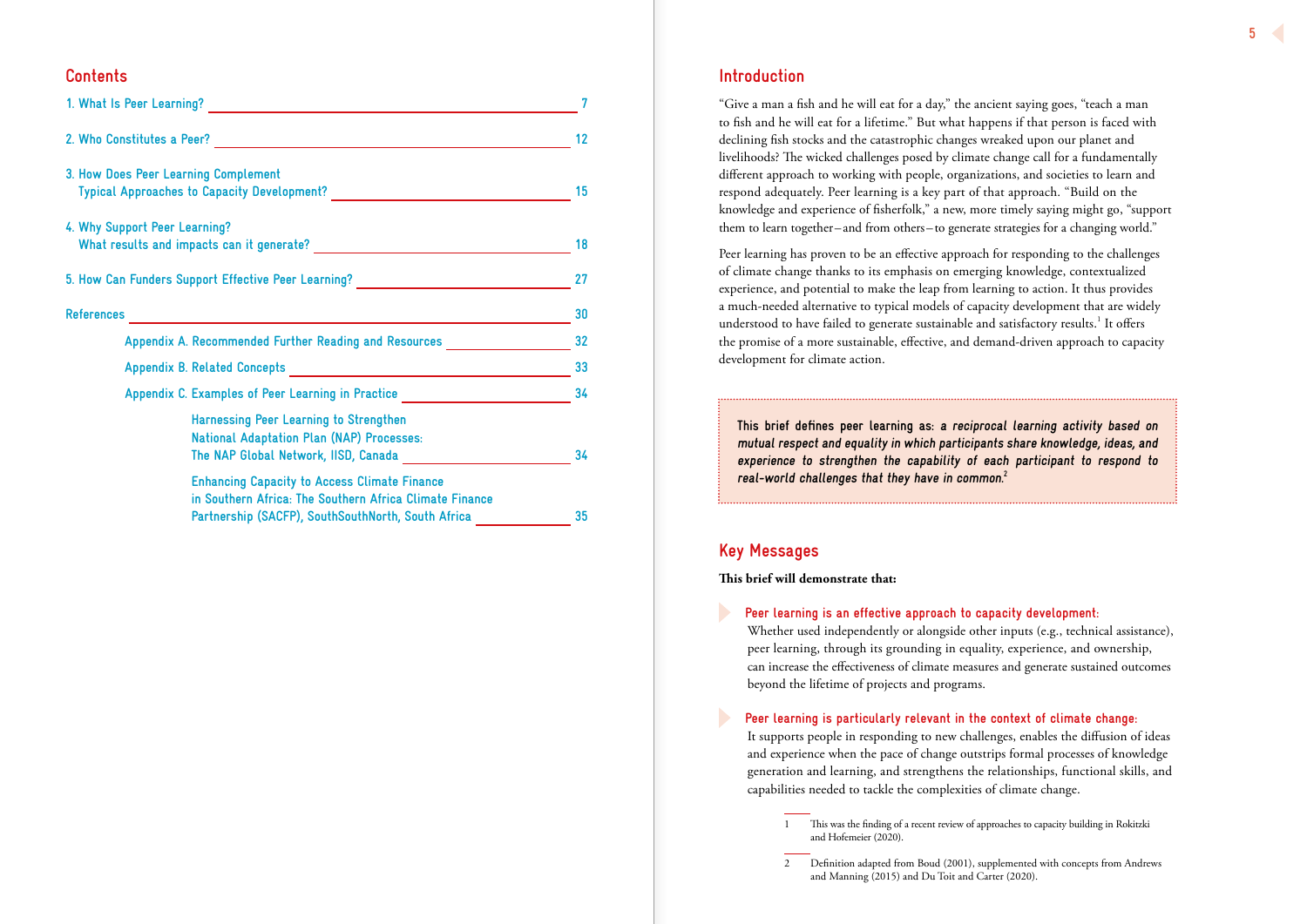# **The way in which peer learning is funded and implemented will shape its effectiveness:**

 Although a cost-effective form of capacity development, peer learning requires investments in design and the implementation of learning processes, sometimes over long time frames, and flexibility to respond to the interests and needs of participants to enable genuine ownership.

This brief is based on reviews of the literature, consultations with practitioners, and the considerable body of work undertaken by the Organisation for Economic Co-operation and Development (OECD) Effective Institutions Platform. It draws specifically on two examples of peer learning in the context of supporting climate action: the NAP Global Network implemented by the International Institute for Sustainable Development (IISD) and the Southern African Climate Finance Partnership, implemented by SouthSouthNorth that are featured in Appendix 3.



The peer learning wheel used throughout this brief [Figure 1. Peer Learning Wheel] illustrates the potential for activities, based on the core principles of peer learning, to generate learning, assets, and skills that can in turn be applied to generate impact and sustainable change.

**1.**

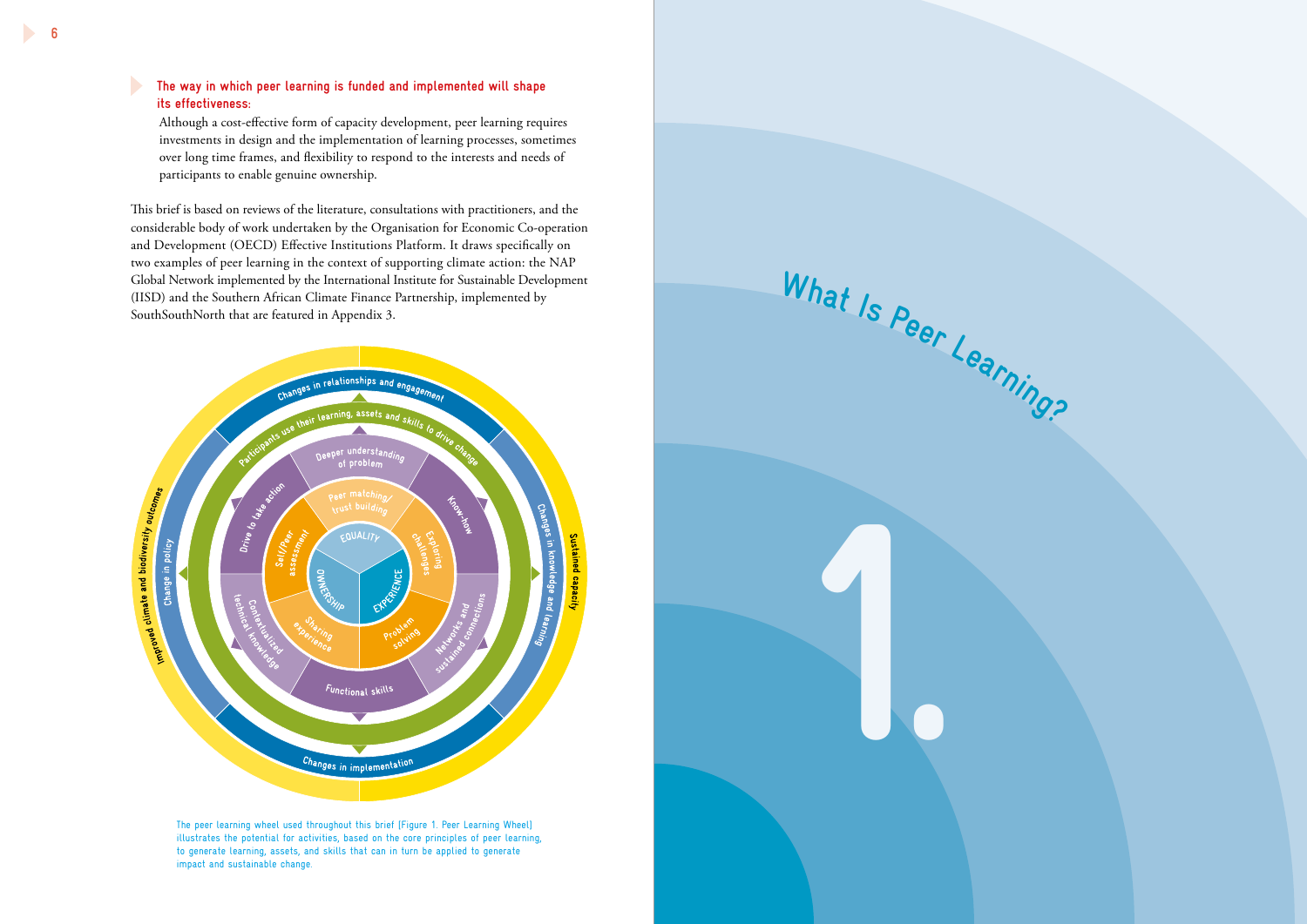

# **The core principles of peer learning are:**

**Equality: It is based on learning from and with peers rather than one-way**  instruction. Peer learning does not assume that one person has knowledge while others do not. Although in some cases a peer may have more experience in a particular area

# than others, it respects and values divergent experiences and perspectives. Producers of learning are also consumers. It relies on trust and respect between participants.

### **Experience: It is focused on learning from practical experience.**

One of the special characteristics of peer learning is its ability to mobilize practical, contextualized, tacit knowledge about real-world challenges in which learners are directly engaged. It is usually based on a cycle of do/reflect/learn/apply.<sup>4</sup> The on-the-job nature of peer learning means that learning is more likely to be practical and applied.

### **Ownership: Learners own their learning and how they apply it.**

Learners determine what they want to learn, they learn actively from enquiry rather than passively from instruction, and it is up to them to interpret and apply what they learn from peers. Ownership of learning processes means learning is more likely to be relevant to learners, is more likely to be applied, and is an alternative to discredited

> "one-size-fits-all" approaches to capacity development.

4 The use of Kolb's theory in promoting learning in large climate-focussed programs and portfolios is explored in Harvey et al. (2017).

**ONNERS** 

**The premise behind peer learning is that no one knows the challenges facing development practitioners better than the practitioners themselves. Each practitioner is privy to a wealth of knowledge and experience, but their experiences are rarely transferred to others. By passing this expertise on to practitioners in other countries and ensuring it is shared within one's own country, practitioners can build on past experiences.**

**Effective Institutions Platform3**

**There are many terms used to describe peer learning, some of which are synonymous (e.g., peer-to-peer learning, practitioner learning, or horizontal learning), some of which reflect the different contexts from which they emerged (e.g., networked or cohort learning).**

**Related approaches to peer learning include knowledge sharing and social learning or co-construction. Although the boundaries between them are blurred, the approaches differ in emphasis and are often used in combination. While peer learning emphasizes an exchange about shared challenges that learners apply in their respective contexts, knowledge sharing emphasizes identification and documentation of good practice so it can be transferred from one location to another; social learning or co-construction emphasizes applying multiple perspectives to a specific challenge as it appears in a particular location.**

**See Appendix 1 for further exploration of related concepts.**



# **Box 1. Related ideas**

Figure 2. Core principles of peer learning

<sup>3</sup> See, for example, the Effective Institutions Platform (EIP) https://www.effectiveinstitutions.org/en/our-approach/2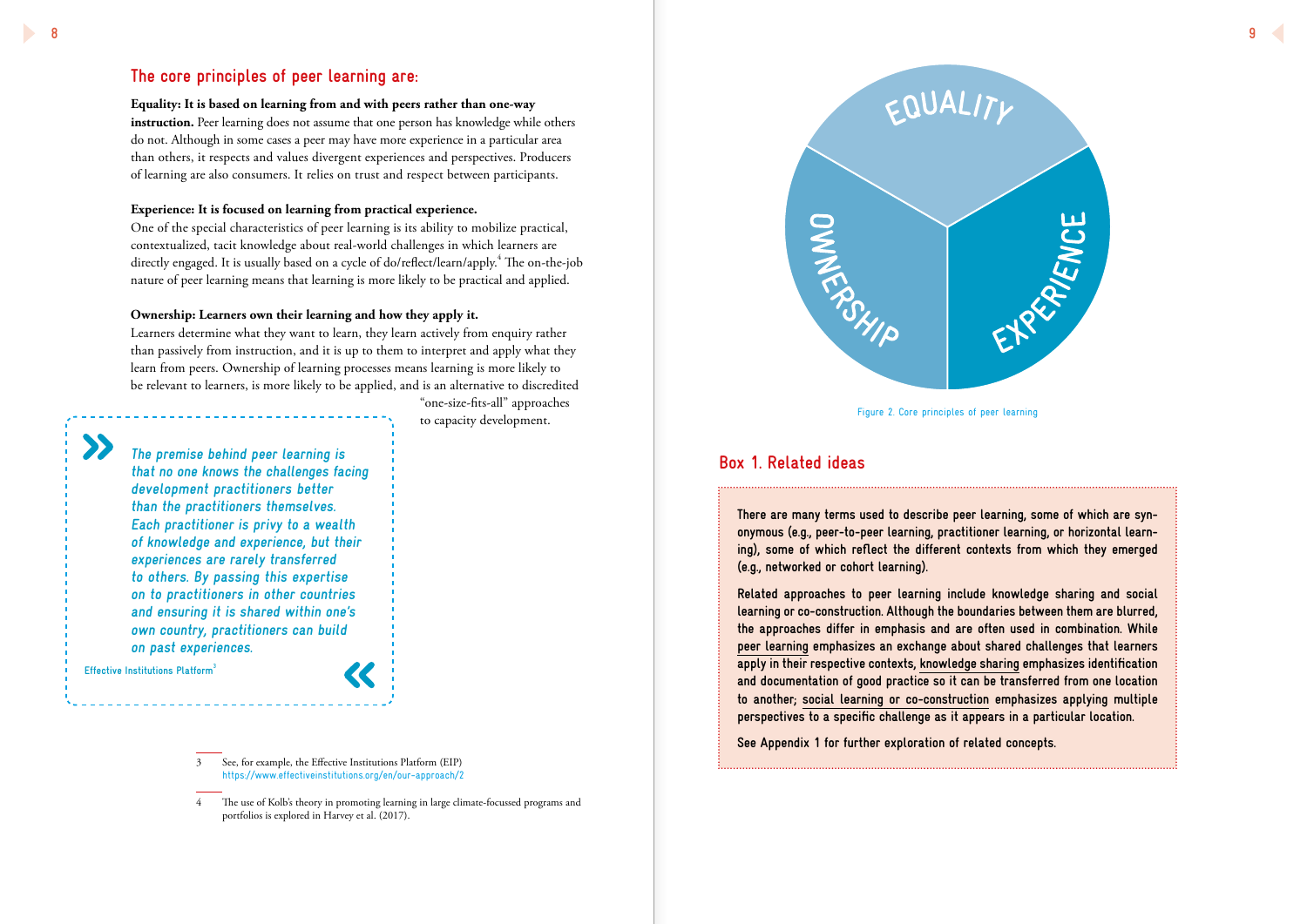

# **What Activities Does Peer Learning Involve?**

Peer learning is based on processes of doing, reflecting, and learning with peers. Typically, it involves a range of inter-related activities that can be grouped as:

**a) peer matching/trust building; b) exploring challenges; c) problem solving; d)sharing experience; e)self/peer assessment.**

The need to build trust and engage deeply requires an intensity of engagement; some interactions are "quick and thick" intense interactions over a short period of time, others last months or even years. Peer learning processes usually use multiple tools, such as large group meetings, peer-produced knowledge products, and study tours. Organizers often combine structured learning activities, such as workshops, with informal engagement and exchange, such as discussions over meals that serve to develop relationships.

This guide will not go into detail about how to design peer learning processes: for further explanation of the range of tools, approaches, and instruments that can be used, see the resources listed in Appendix 1.

- **Peer learning can happen virtually if trust, relationships, purpose, and ways of working have been established beforehand through face-to-face interaction, but only with considerable investment in process design and scaled-back ambition in terms of content and depth of engagement.**
- **Online peer-learning processes can struggle to attract and sustain commitment due to technical barriers, lower familiarity with or value placed on online interaction, and difficulties in protecting time to participate from other commitments.**
- **Related processes can, however, be moved online successfully. Webinars, for example, are a good format for knowledge sharing but rarely enable collective, peer learning.**
- **This is a rapidly developing area; a shift in practice by facilitators and learners alike is required for virtual peer learning to realize its full potential.**



**Due to the COVID-19 pandemic, thinking and practice on this question are changing rapidly. Currently, there is some consensus that:** 

# **Box 2. Can peer learning happen virtually?**

Figure 3. Peer- learning activities build on core principles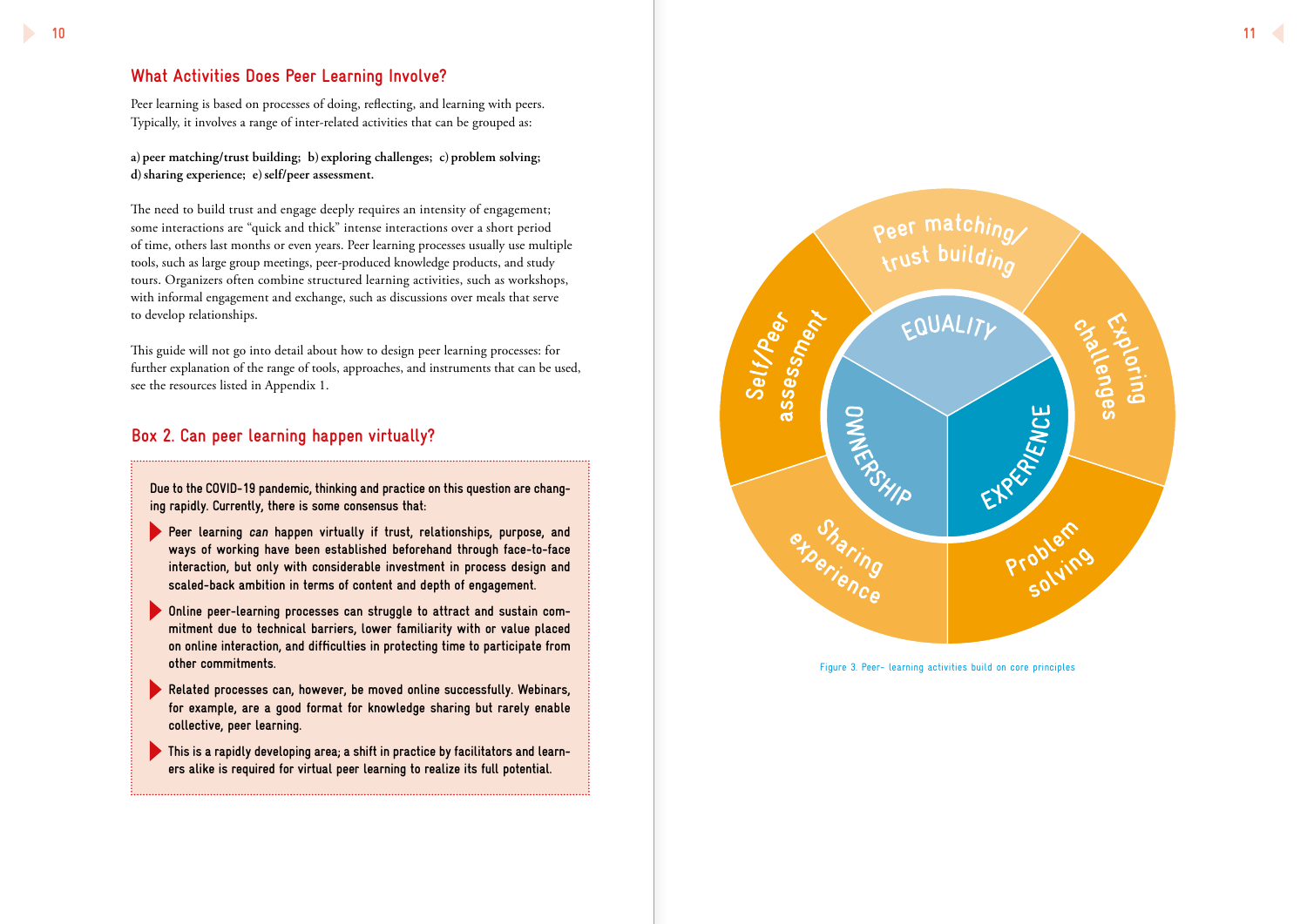Within the approach of peer learning, peers are individuals, organizations, or countries that face common problems and challenges, have common goals and tasks to fulfill, and have mutually relevant experience and insights to share. $^5$  In the context of climate action, there are two important characteristics to take into account when considering potential peers.

In the context of the Sustainable Development Goals, the concept of a peer is often associated with models of South–South cooperation that emphasize learning between low- and middle-income countries. This contrasts with approaches in which knowledge, models, and technologies are understood to flow exclusively from North to South. Peer learning embodies a simple yet radical challenge to neocolonial ideas about whose knowledge matters. South–South learning is important because Northern solutions can often appear abstract in Southern contexts; practitioners from the developing world "speak the same language" and can share solutions that are potentially more context responsive (Task Team on South–South Cooperation, 2010 and Effective Institutions Platform,  $2021c$ .<sup>6</sup>

# **The Importance of South–South Learning**

 $\sum$ **United Nations Secretary-General António Guterres 2019**

5 These factors were identified as most important in a survey of peer learners by Andrews and Manning (2015) and in the review of learning in the Future Climate Africa program (Araujo et al., 2020).

6 Peer learning also takes place in North–South, triangular models (involving international organizations or traditional donor countries), and multistakeholder engagements, nature of these relationships is explored in OECD (n.d.).

with the lines between them increasingly blurred and subject to challenge. The evolving

**2.**

**<sup>W</sup>h<sup>o</sup> <sup>C</sup>onstitute<sup>s</sup> <sup>a</sup> <sup>P</sup>eer?**

**South–South cooperation will be vital to ensure mutual support and exchange of best practices to enhance adaptation.**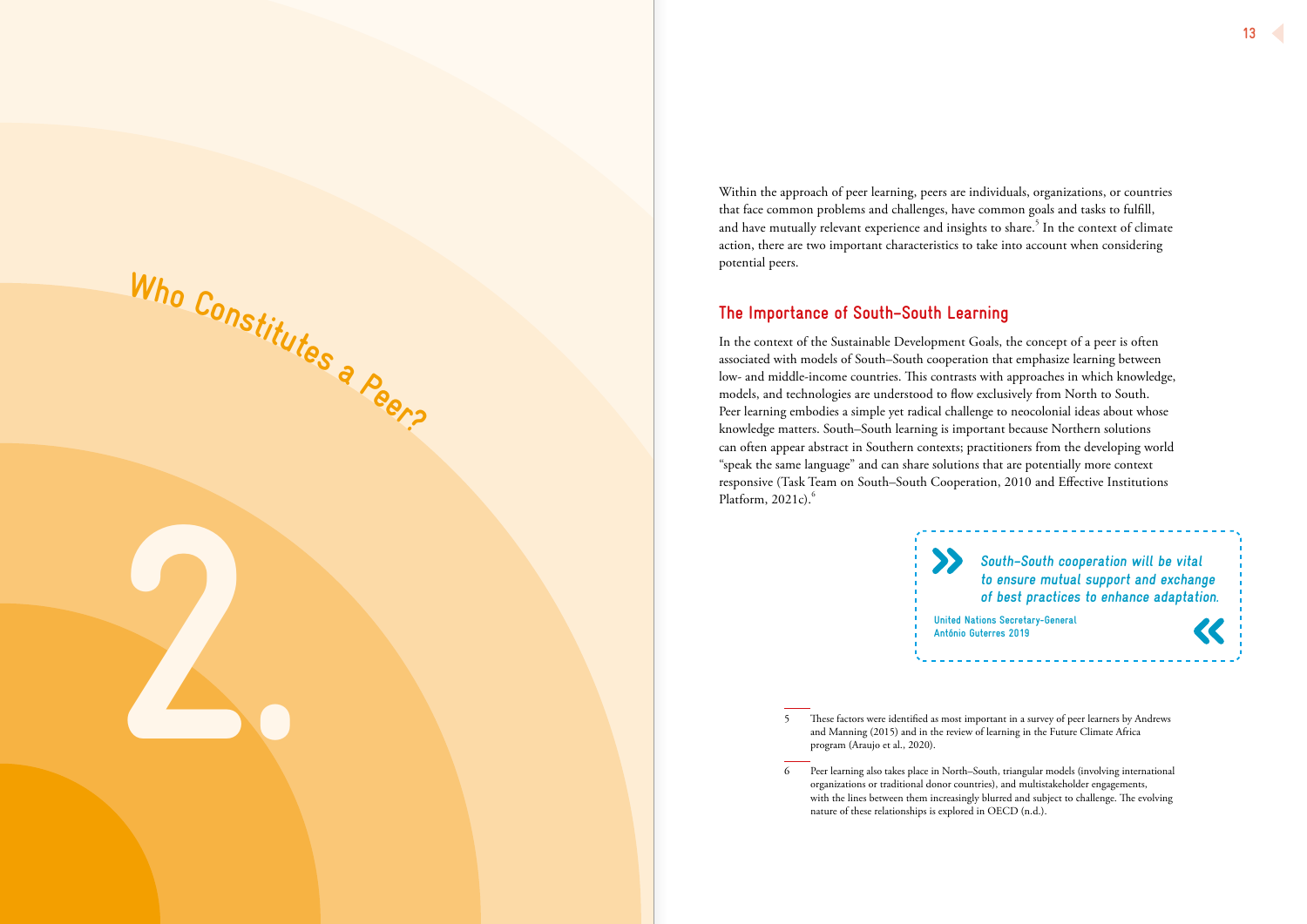$\boldsymbol{\Sigma}$ 

# **Climate Change Has Generated New Potential Peers**

The rapid, disruptive, and society-wide changes precipitated by climate change mean that many people who are established in their professional sphere, whether in finance, planning, health, or the fishing sector, need to react to new challenges, deliver on new portfolios, work within new regulations, or engage with new concepts for which they have not been trained, that do not come with a manual, and often include institutional barriers. Peer learning assumes that participants have knowledge and experience but may benefit from additional ideas, tactics, tools, confidence, or motivation to respond to upcoming challenges. Importantly, it requires that participants are willing to accept that this might be provided by peers.

 $\ll$ 

**Benedict Libanda, Chief Executive Officer, Environmental Investment Fund of Namibia Participant in the Southern African Climate Finance Partnership**<sup>2</sup>

7 Featured in SouthSouthNorth (2020).



**There is no global consensus on the subject, we are doing trial and error, we are learning from our mistakes and learning from each other.**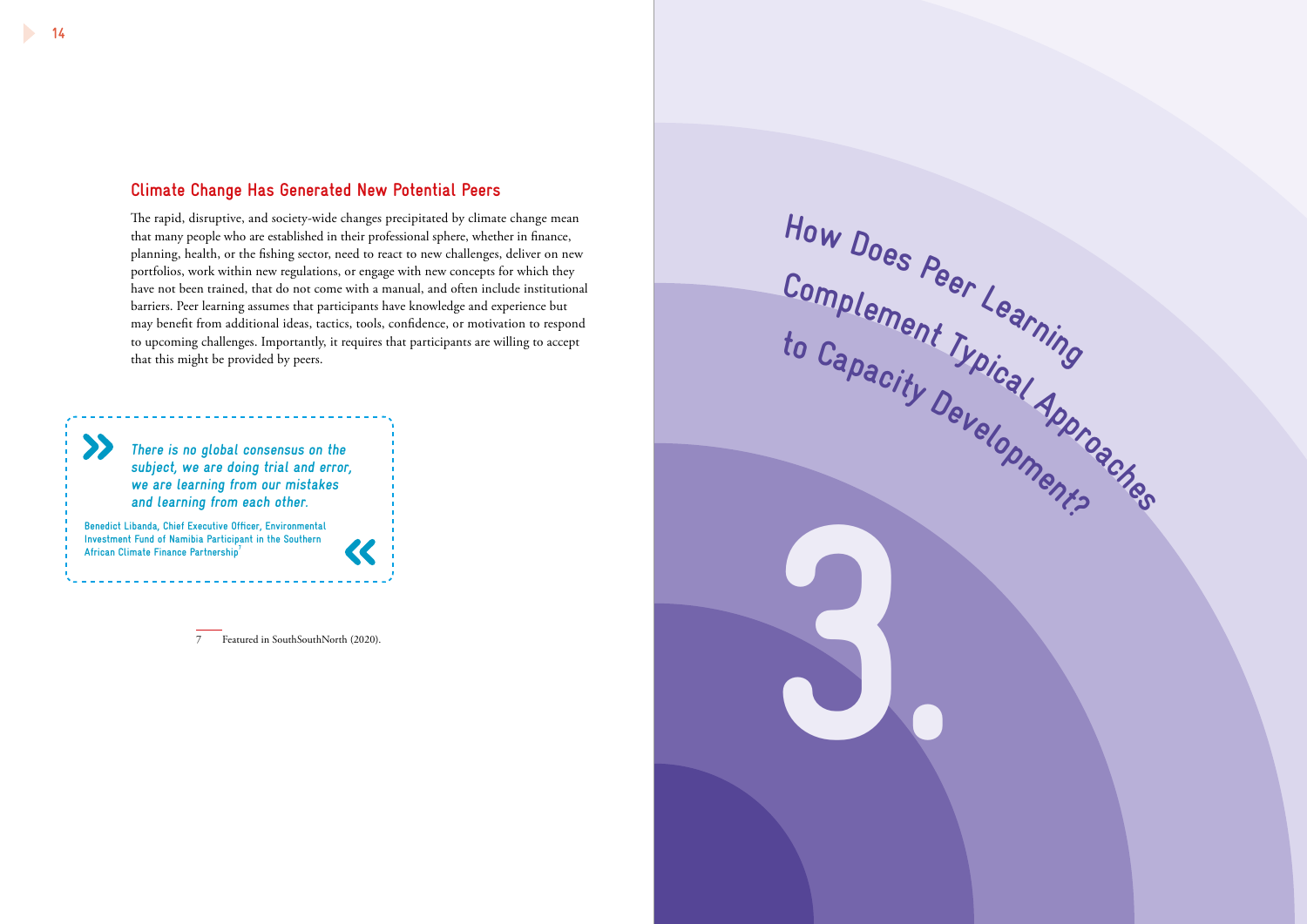Capacity development is widely acknowledged as a key means of realizing sustainable development. Almost as widely acknowledged are the limitations of typical approaches to capacity development for climate change action, which, like wider development assistance efforts, are overwhelmingly dominated by technical assistance and training (Du Toit & Carter, 2020). These approaches are estimated to make up about onequarter to one-half of global aid, despite being criticized as "supply-driven, expensive, poorly planned and integrated, and failing to promote country ownership" (Governance and Social Development Resource Centre, 2009).

Consensus is building around the need for alternative models for capacity development that are a) nationally owned; b) sensitive of existing capacities, knowledge, and experience; c) based on analyses of wider context and power-dynamics; d) embedded within broader and long-term change processes; e) look beyond technical skills to a wider set of capabilities (Du Toit & Carter, 2020; Khan et al., 2019; Pearson, 2011; Rokitzki & Hofemeier, 2020).

Much like addressing climate change, what needs to be done to improve approaches to capacity development is known– the problem seems to lie in actually doing it. Adopting peer learning is one approach to improving capacity development practice, as it does not feature the most critiqued features of typical approaches. This approach is illustrated in Table 1, which compares stylized capacity-development approaches (acknowledging that not all capacity-development approaches fit this model) with peer learning.

|  |  | Table 1. Comparison of typical capacity-building and peer learning approaches |
|--|--|-------------------------------------------------------------------------------|
|  |  |                                                                               |

**Source**: Table content inspired by and adapted from Government of Bangladesh & World Bank, 2008.

In spite of its great potential and many strengths, peer learning is not a silver bullet, and its use alone will not address all the fundamental critiques of capacity development. Like other forms of capacity development, it is most likely to be effective if it is both a) based on an understanding of the context in which participants are located (organizations,

sectors, systems, institutions), considering the barriers to and opportunities for change that go beyond the individual's skills and knowledge, and b) embedded within broader change processes.

Consequently, peer learning is often used alongside other strategies for supporting desired change. Interventions to which peer learning can add value include financing projects and programs; establishing and rolling out new approaches or technologies and supporting innovation processes; institutional and policy reform initiatives; network and alliance development; leadership and organizational development; and sector strengthening and field building.

The examples of the NAP Global Network and Southern African Climate Finance Partnership (see Appendix 3) illustrate how peer learning can be combined with other capacity-development approaches. In both cases, peer learning strengthened targeted technical assistance by ensuring it was demand driven and by helping to develop and broker connections between recipients and providers. Both examples illustrate how it is closely associated with processes of knowledge generation and sharing, whether linking global and local knowledge, informing research agendas, or producing knowledge outputs.

**The NAP Global Network developed three main categories of support for partner countries–technical assistance, peer learning, and exchange, as well as knowledge resources and communications–which ended up building onto each other. Developed knowledge products became important resources for peer-learning events, which, in turn, prompted countries to identify technical support needs. Offering a mutually reinforcing package of support activities allowed countries to turn their learning into action without losing momentum, which is critical in NAP processes (NAP Global Network, 2021). See Appendix 3.** 

# **Box 3. Developing a value chain of support activities can accelerate knowledge-to-action**

**Some argue that such donor-driven technical assistance, led by visiting foreign experts, even harms local capacities, as it weakens local ownership and deprives local recipients of taking responsibility for the projects and their outcomes.**



|                             | "Typical" capacity building                                       | <b>Peer learning</b>                                                      |
|-----------------------------|-------------------------------------------------------------------|---------------------------------------------------------------------------|
| <b>Starting point</b>       | Deficiency and gap filling                                        | Strengthening what exists                                                 |
| <b>Focus on</b>             | What should be                                                    | What is working  What might<br>work in different contexts                 |
| <b>Whose</b><br>knowledge   | External "international" experts',<br>often from the global North | Peers', complemented by knowledge<br>from other sources where appropriate |
| <b>Type of</b><br>knowledge | Often formal, heavily mediated,<br>or distant from its source     | Emergent, experiential, tacit,<br>contextual                              |
| <b>Purpose</b>              | To deliver on specific tasks<br>or meet standards                 | To identify and address challenges<br>that participants are experiencing  |
| <b>Content</b>              | Determined in advance                                             | Responsive to questions and interest                                      |
| <b>Results</b>              | Technical knowledge and skills                                    | Cognitive, relational, functional,<br>and motivational                    |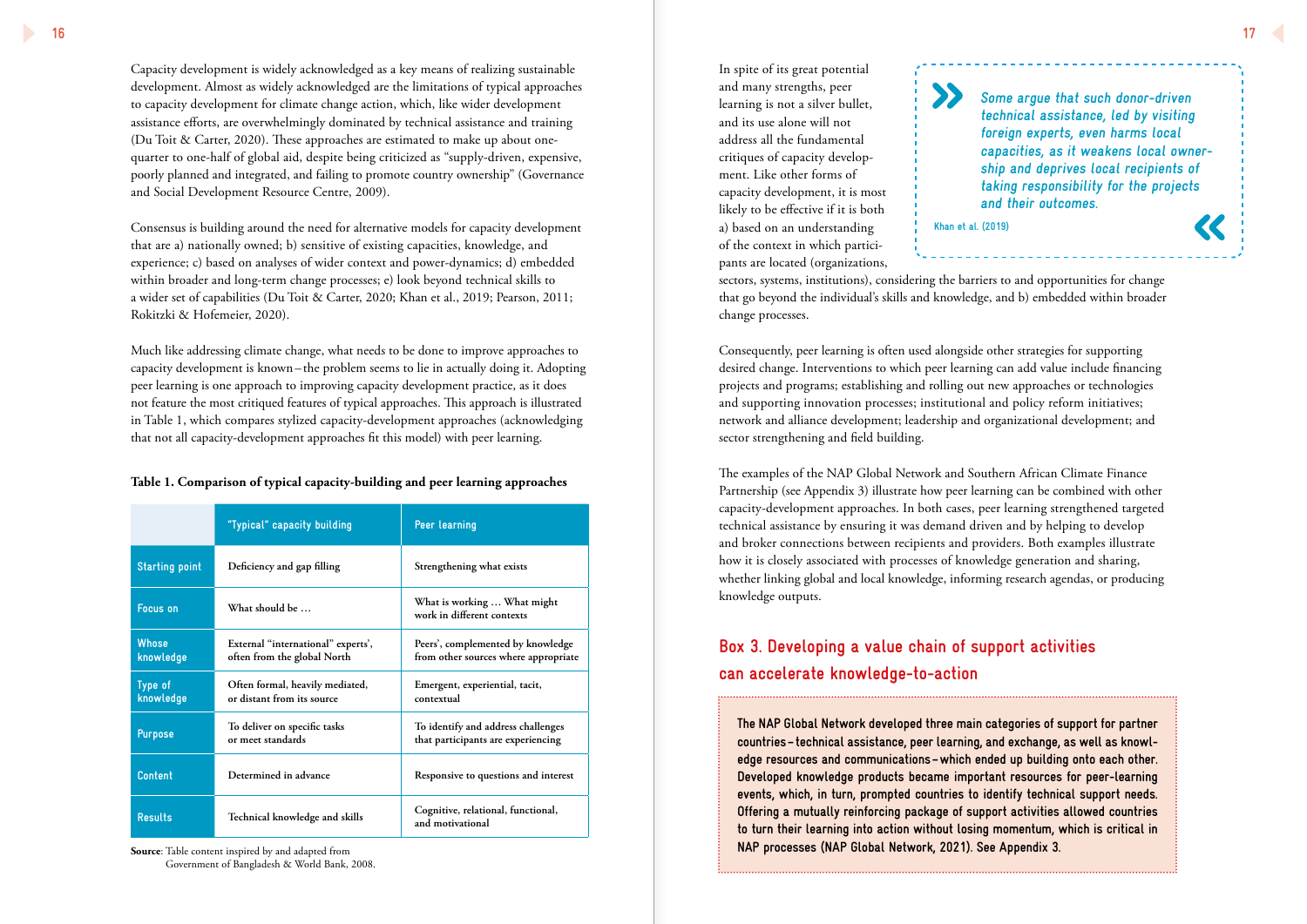This section will explore how peer learning can contribute to change and how it is particularly relevant for climate action.

First, it explores the **direct results** of peer learning activities before considering how they enable participants to put their learning and assets into action as well as the kind of impacts to which peer learning can contribute.

**can** it generate? We can **<sup>g</sup>enerate?**

# **Direct Results of Peer-Learning Processes**

Feedback from participants and facilitators suggests that the direct results of peer learning include enhanced knowledge and a range of less tangible yet extremely valuable assets.



**<sup>W</sup>h<sup>y</sup>**

**<sup>S</sup>uppor<sup>t</sup>**

What results

**<sup>P</sup>ee<sup>r</sup>**

**<sup>L</sup>earning?**

Figure 4. Direct results of peer -learning activities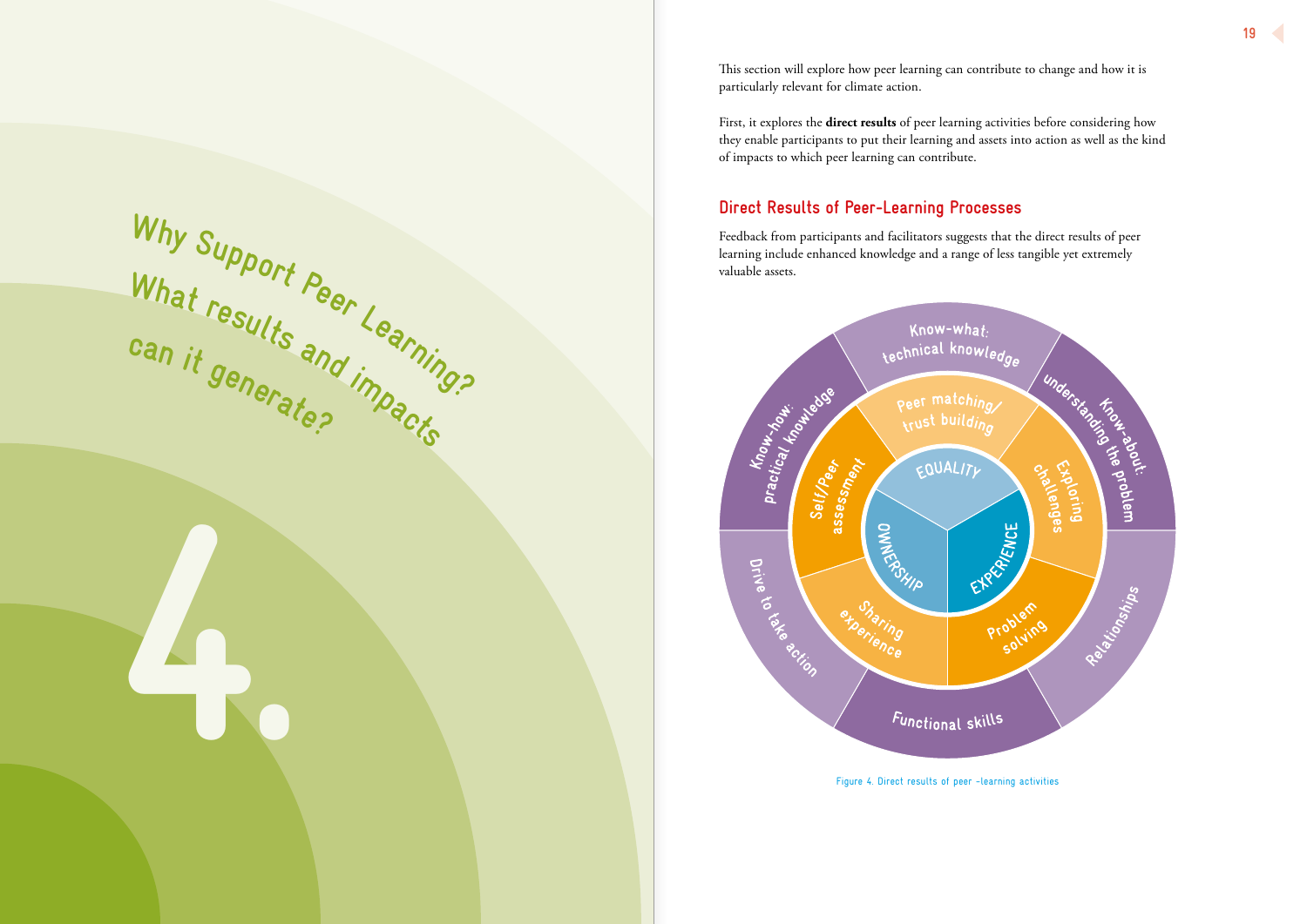# **Know-How: Understanding how to put technical knowledge into action**

Understanding not just *what* needs to be done but *how* to do it is possibly the most often cited benefit of peer learning. Sharing "tacit knowledge" (the kind of experiential knowledge that is not generally documented) directly between peers in an unmediated way is important for understanding the practical ities of implementation. For example, it can support the integration of political thinking into implementation (Andrews & Manning, 2015). The focus

on application and implementation can help overcome the well-documented failure of training to generate change (Pearson, 2011).

### **Know-What: Contextualized technical knowledge**

Acquisition of technical knowledge is a key result of peer-learning processes that can diffuse new ideas rapidly, broadly, and across sectoral and disciplinary divides. It is particularly valued by people distanced from sources of the latest evidence and ideas. $^{\mathrm{8}}$ Discussion with peers helps participants to make sense of and contextualize technical knowledge, highlighting that there is rarely one "right" course of action (i.e., that technical solutions need to be adapted to socio-economic and physical contexts).

# **Know-About: Deeper understanding of problems and challenges**

One criticism of supply-driven approaches to capacity development is that they provide solutions with little understanding of the problem. Peer learning can help participants explore the problems and challenges as they appear in their context, for example, through processes of self or peer assessment. 9 Deeper understanding of problems enables demand-driven capacity development.

### **Functional Skills**

Engaging in peer-learning processes requires participants to develop and use "soft" functional and interpersonal skills for working with others, learning collectively, and identifying and solving problems. Peer-learning processes may introduce participants to convening and engagement approaches that they can adopt in their work.

## **Relationships**

Relationships developed through peer learning often extend and sustain beyond peer learning activities. They can act as informal knowledge or mutual support networks as participants put plans into action: knowing people to whom you can reach out directly to ask for advice can be invaluable. Relationships and networks formed during peer learning can develop into mechanisms for more formal cooperation or collaboration such as joint projects, technology transfer agreements, or adoption of common standards (Task Team on South–South Cooperation, 2010).

# **Drive to Take Action: Incentives, motivation, and agency**

Feedback from participants in peer-learning processes often describes how learning with others has "inspired" and "motivated" them to take action, in some cases boosting confidence and even empowering participants and increasing their agency (see Figure 5). Often this stems from the realization that others are experiencing or have overcome similar challenges.

# **Understanding what to do about policy reform is the (relatively) easy part, our clients tell us. The hard part is figuring out how to do it. The path to reform is fraught with the details of practical implementation, the challenges of working with stakeholders, and the mammoth task of ensuring that a reform is both effective and politically sustain able. That's why the best sources of wisdom on how to do it are the reform ers themselves –who have been there and done that.**



they feel after a peer learning process (modified from: Southern African Climate Finance Partnership [SACFP], 2020)

**Brook & Fidas (2010)**

# **How do you feel at the end of this Learning Journey?**

The evaluation of the Future Climate for Africa program (Araujo et al., 2020) found that most learning effects fall under the categories of cognitive (40.3%) and relational (35.5%) outcomes.

This emerged as a key theme in the learning event "Learning through Interconnected Systems" (Effective Institutions Platform, 2021b).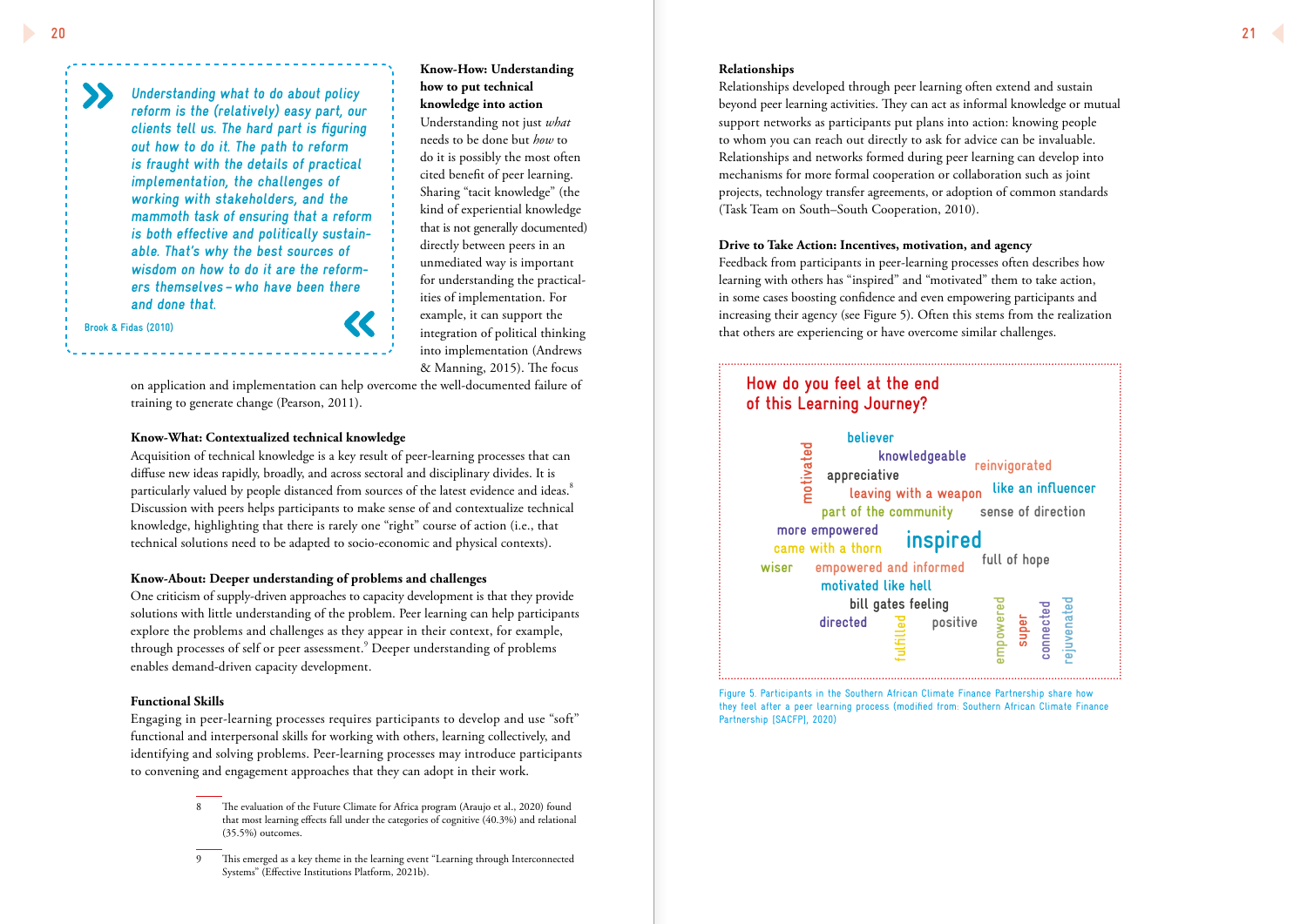

# **Putting Learning and Assets Into Action**

Peer learning will only bring about change if participants put the learning and assets gained from the process into action in the organizations, sectors, and systems in which they work. By enabling learners to set the agenda around what is learned and going beyond a narrow focus on acquisition of technical skills and knowledge, peer learning can support the process of implementation by equipping participants to:

 **Generate contextualized strategies aligned with national priorities,** so increasing the likelihood that strategies will be positively received by other stakeholders and enhancing opportunities for implementation.

 **Feel ownership** over emerging ideas, increasing the likelihood they will champion or advocate for those ideas and generate buy in from others.

> **Chrispen Maseva, Chief Environmental Expert, Infrastructure Development Bank of Zimbabwe, Participant in**  the Southern African Climate Finance Partnership<sup>10</sup>

 **Combine cognitive, motivational, relational, and functional assets to drive implementation processes,** drawing on practical know-how, convening skills, supportive relationships, and an enhanced sense of agency and confidence.

This combination of cognitive, motivational, relational, and functional assets is particularly relevant to climate change action, which requires effectively consulting and engaging multiple stakeholder groups, working across boundaries (whether between sectors, organizations, or ministries), navigating competing agendas, and mobilizing resources. Implementation requires significant personal determination, a factor often overlooked in consideration of capacity.

**We were able to hit the nail on the head. Our policies were able to sail through management and were approved in a short space of time. … There is now understanding of climate change issues in the bank and strategic change was taken.**



 $\sum$ 

**action, help avoid pitfalls and overcome barriers, paying forward the hard-won lessons from early-movers … and accelerating adaptation action. We've seen this dynamic play out time and again through our peer learning events. Counterparts sharing stories of success and challenge have given rise to new ideas, problem solving, and overall motivation to engage in adaptation planning.**

**NAP Global Network (2018)**

 $\boldsymbol{\Sigma}$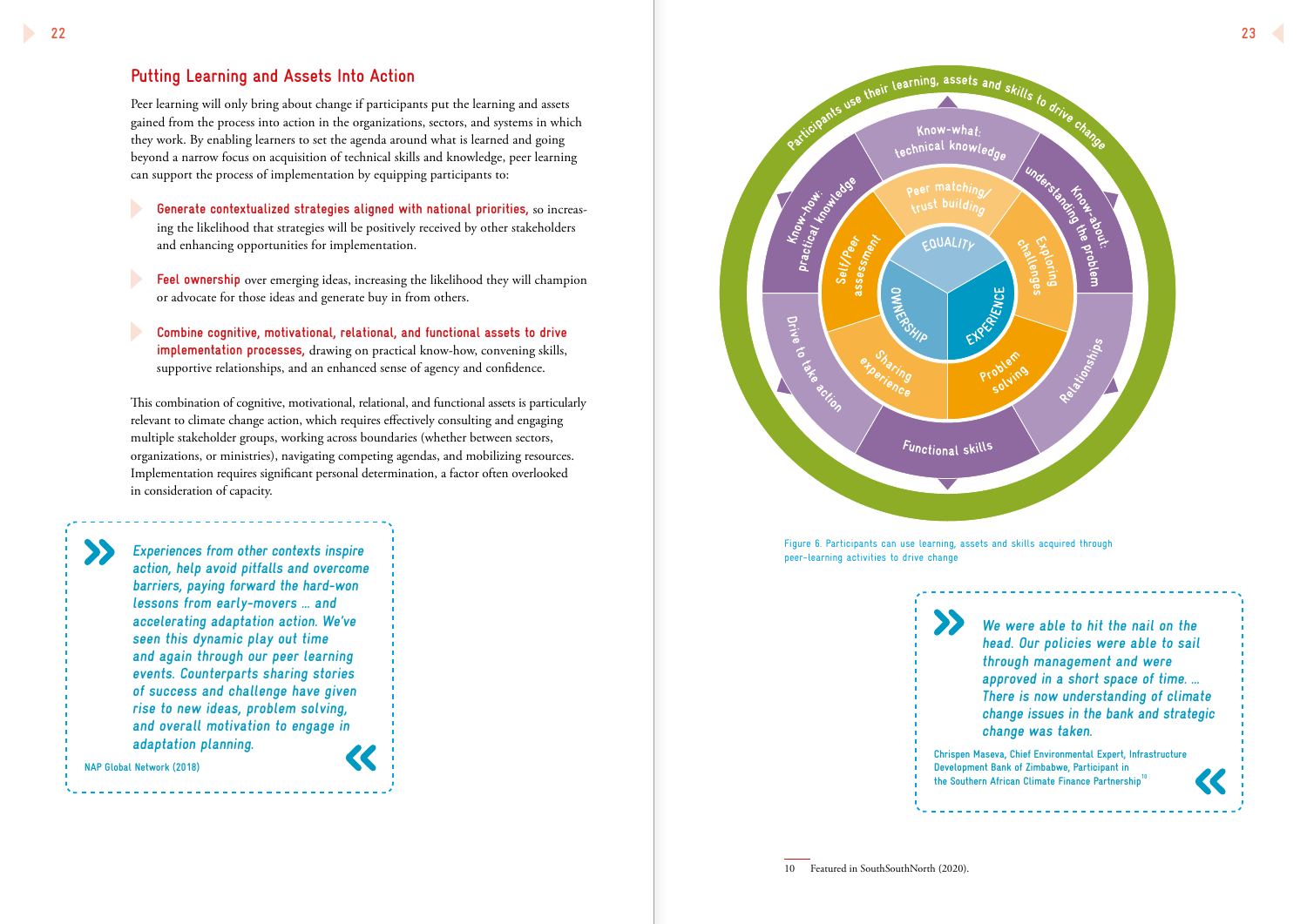# **Impacts of Peer Learning**

When participants in peer-learning processes put learning and assets into action, it can contribute to impact in policy, implementation, knowledge, evidence, networks, and collaboration. Impact will rarely be achieved through peer learning alone: it adds value to processes and approaches such as investment in technologies, institution building, or research.

### **Changes in Policy: Adoption of a policy, strategy, or planning document**

Peer learning can contribute at multiple points to policy-formulation processes: problem identification, designing workable and contextualized solutions, and generating buy in for change. Peer learning can inform demand-driven requests for additional support such as technical assistance or financial resources that can help accelerate change. For example, participation in a NAP Global Network peer-learning event contributed to the creation of the Vietnamese NAP Private Sector Engagement Strategy, which was also supported through demand-driven technical assistance.



**Changes in Implementation: Adoption of new approaches and changes to what is done and how** Peer learning enables changes in implementation through its focus on practical know-how and real-world examples that can inspire learners to make direct changes within their sphere of influence, supported by strengthened functional skills. In both examples in Appendix 3, peer learning inspired the creation of new structures to enable implementation of climate-related tasks, for example, participation in the SACFP prompted the Infrastructure Development Bank of Zimbabwe to create a dedicated Climate Finance and Sustainability Unit.

# **Changes in Knowledge and Evidence: Ongoing processes for learning, knowledge generation, and uptake**

Peer learning can expand the evidence base for climate action by generating a "virtuous spiral" in which new approaches are applied, experiences reviewed and adapted, and resulting knowledge shared with others. Peer learning can also strengthen the ability to learn, which is recognized as both a capability in its own right and an essential, underpinning capability for other aspects of sustainable capacity development, $11$  including adaptive capacity. For example, lessons from Vietnam's experience in creating their Private Sector Engagement strategy (see example above) informed the creation of a United Nations Framework Convention on Climate Change toolkit, which was subsequently applied in Kenya.

# **Changes in Networks and Collaboration**: **Working together in new ways**

Peer learning has inspired the adoption of more inclusive practices to problem solving, prioritization, and policy formulation. For example, the creation of the Madagascan multistakeholder NAP coordinating committee was inspired by the experience that Vanuatu shared at a NAP Global Network peer-learning event. Peer learning can also contribute to the creation of ongoing networks, collaborative relationships, or strategic alliances to demand and bring about change.

# **Long-Term Goals of Peer-Learning Processes**

Should some or all of these changes be realized, they may in turn and in time contribute to the higher-level and long-term goals of:

**Improved climate and biodiversity outcomes** resulting from revised practices and approaches, better implementation of climate change programs, revised policies, and effective reforms.

**Sustained capacity to respond to climate change and protect biodiversity** through strengthened functional capabilities, improved processes, and strengthened institutions that can be applied to addressing other challenges and achieving more outcomes.

These outcomes comprise the outer ring of the learning wheel: peer-learning activities' contribution to them will be diffuse and difficult to identify. Yet they should be considered the long-term goals of any capacity-development intervention for climate action.

Figure 7. Impacts of peer learning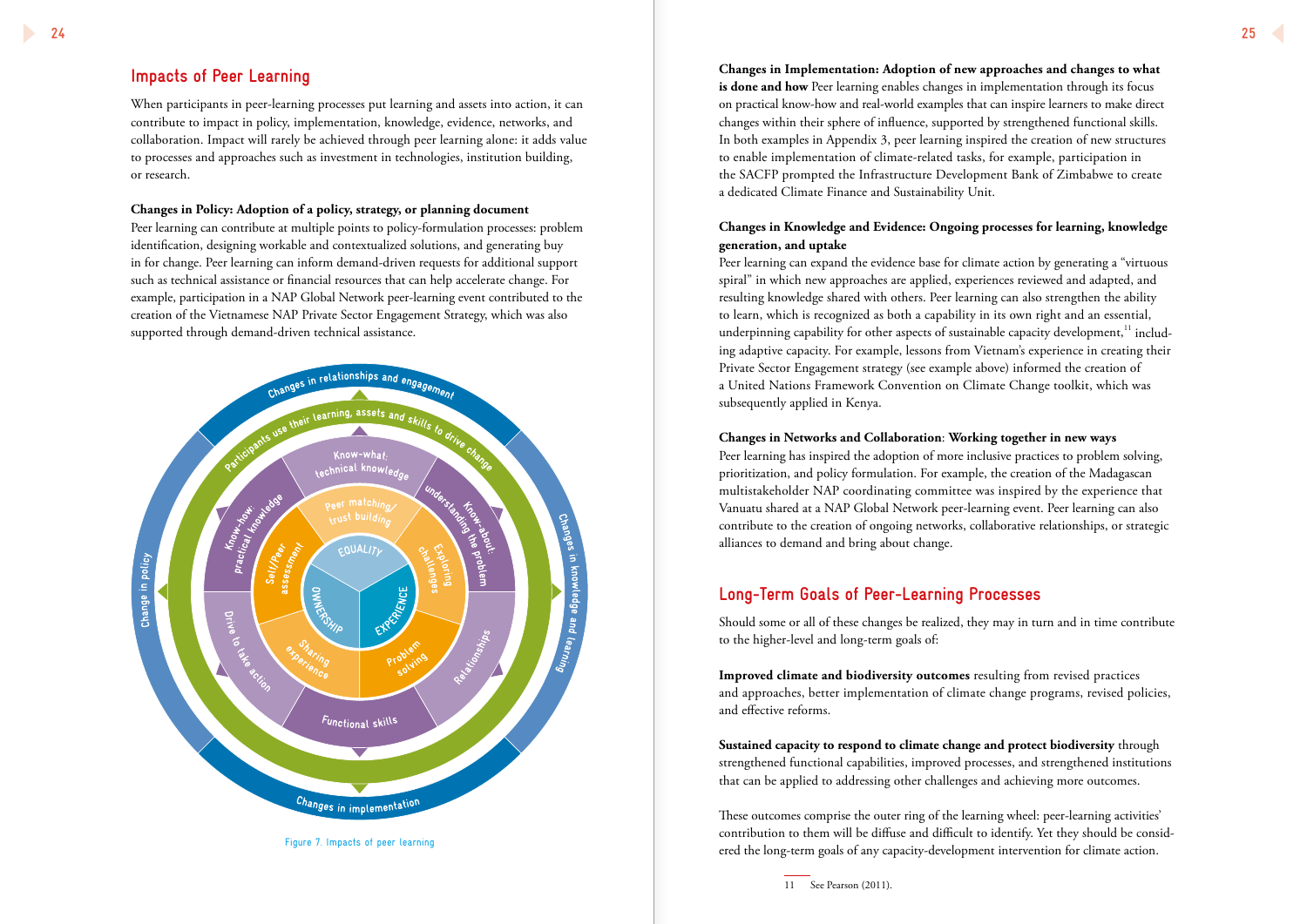**5.**



# **The Complete Peer-Learning Wheel**

The peer-learning wheel illustrates how activities based on the core principles of peer learning can generate learning assets and skills that can in turn be applied to generate impact and sustainable change.



Figure 8. Peer Learning Wheel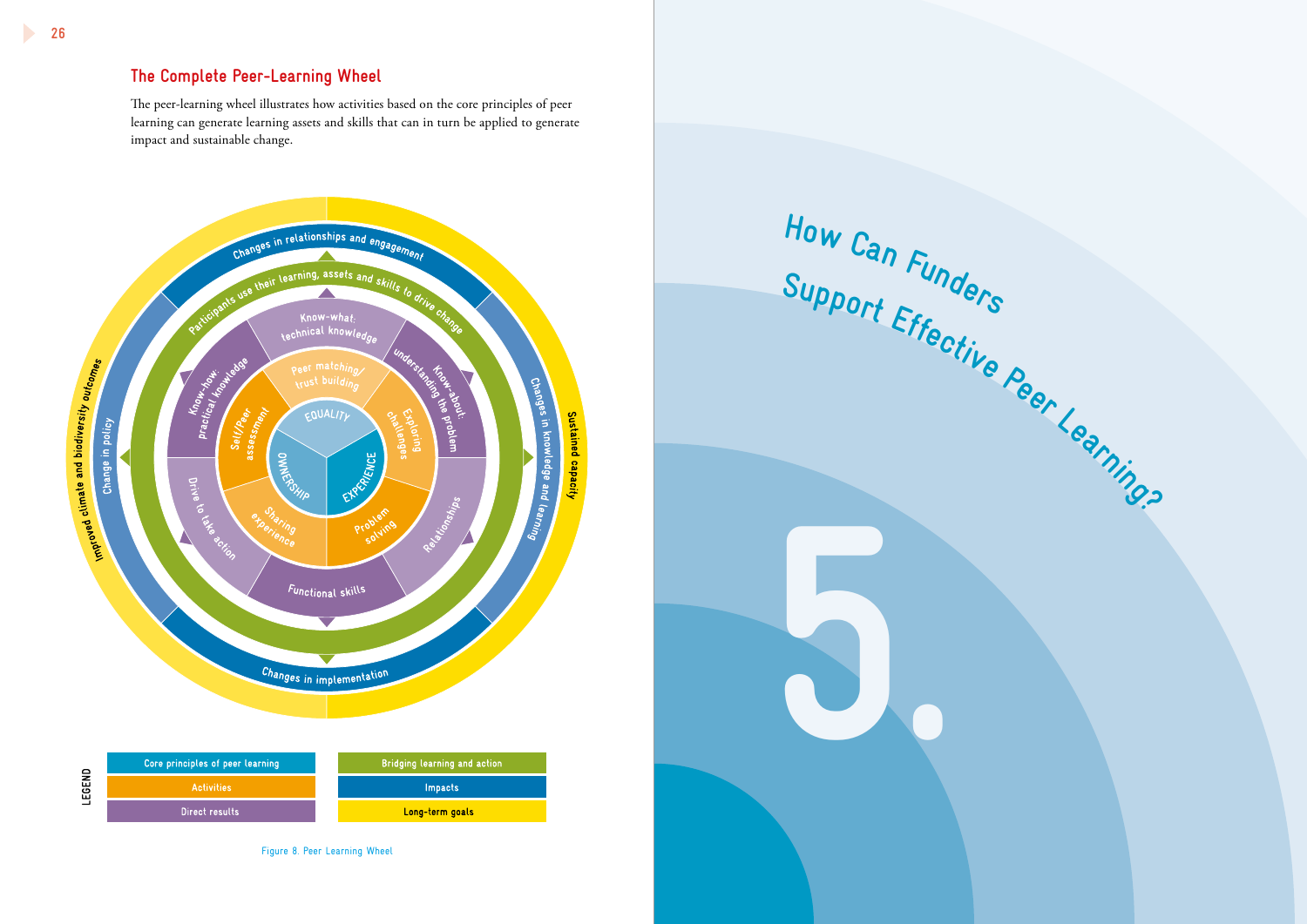Discussion with facilitators of peer learning reveals that the ways in which peer learning approaches are funded can sometimes create barriers for effective process design. It is important for funders who wish to support peer learning to do so in a way that maximizes its potential contribution to climate action.

- **1. Include scoping or inception phases to ensure peer learning is demand driven and owned by participants:** The best peer-learning processes are based on solid foundations, in particular good understanding of the interests of potential participants generated through participatory needs assessment, problem identification, and the careful identification of "peers." This can take time but is an integral part of peer-learning processes.
- **2. Invest in process design (and process-design capacity):** Effective peer learning relies on careful design of processes and tools that are suitable for the goals of the participants. This may require specialist facilitators, ideally working with project stakeholders to develop process facilitation capacity within implementing programs and countries.
- **3. Value and enable trust and relationship building:** Effective peer learning is based on trust and relationship building, neither of which develops instantly. Experience suggests that time and participation in shared experiences (e.g., field visits) and social events are important for building trust and relationships. More familiar capacity-development approaches such as training or expert speakers can be used early in peer-learning processes to attract participants who are not familiar with these approaches to begin the process of trust building.<sup>12</sup>

# **Six recommendations for effectively funding peer learning:**

**4. Allow for iteration and flexibility in the themes and the mechanisms used:**  Recent discussion has observed that approaches that are problem driven, agile/ flexible, and adaptive have the best prospects for success. Adaptive management is important for the design of good peer-learning processes that respond to the needs and interests of participants, thus ensuring they own and drive processes. This applies both to themes discussed and the learning mechanisms used (Harvey et al., 2017). Expecting peer-learning facilitators to specify topics and number of workshops reduces the potential for ownership by participants.

**5. Consider the wider context for peer learning, such as barriers and enablers to action and how learning will be applied in that context:** 

Peer learning is more likely to be effective if it acknowledges barriers and opportunities for change beyond the knowledge and skills of individuals (see Section 3) and recognizes that learning does not automatically translate into action. Think of peer learning in relation to other interventions and

consider how learners can be supported to implement their learning – for example, by requiring organizations to commit to supporting employees to share and act on their learning within their organization or by providing seed funding for follow-up on actions such as attending events or exchanges.

**6. Invest in monitoring and evaluation of peer learning:** This should consider the ways in which individual learning contributes to organizational and systems change, thereby building the evidence base about when and how to use peer-learning approaches.

# **Three ways for funders and implementers to support peerlearning processes beyond financing:**

- **1. Act as brokers between potential peers,** drawing on international relationships and global perspectives to act as matchmakers between people and organizations experiencing (and responding to) similar challenges, as well as helping to diffuse innovative practices.
- **2. Advocate for the value of peer learning as an approach,** drawing on examples and the growing evidence base about what kinds of challenges might be best addressed through peer-to-peer approaches compared with other forms of support.
- **3. Use peer-learning methods to strengthen capacity on project delivery,** exchanging and learning with peers about increasing the effectiveness of project implementation, including the way it is used to support capacity development for climate action.

This guide has outlined how peer learning is particularly relevant to the challenges of climate change. The author and contributors to the guide hope it inspires readers to learn more about harnessing the potential of this approach to drive positive climate action.

<sup>12</sup> See Effective Institutions Platform (2021a) for lessons and case studies about building trust and mutuality.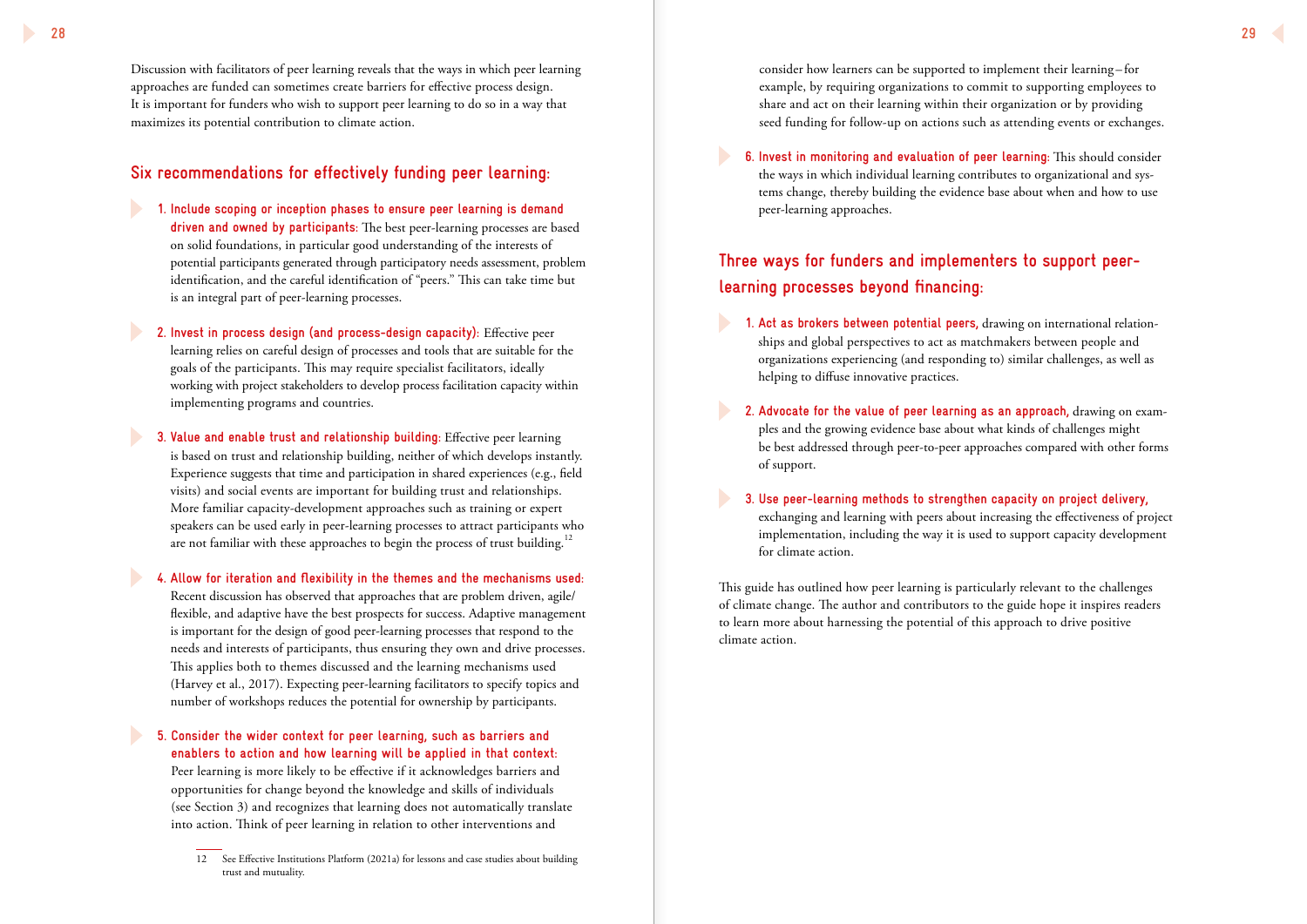

**Andrews, A. & Manning, N. (2015).**  *A study of peer learning in the public sector: Experience, experiments and ideas to guide future practice*. Effective Institutions Platform. https://www.effectiveinstitutions.org/files /Peer\_learning\_study\_final\_-\_1\_UrVzmuU.pdf

**Araujo, J, Harvey, B., & Huang, Y-S. (E.) (2020).**  *A critical reflection on learning from the FCFA programme*. Climate and Development Knowledge Network and Future Climate for Africa. https://futureclimateafrica.org/resource/19380/

*Assisting Africa: A critical analysis of technical assistance in low carbon development practice*. [M.A. thesis]. University of Cape Town.

**Boud, D. (2001).** *Making the move to peer learning.* In Boud, D., Cohen, R. & Sampson, J. (Eds.) (2001). Peer Learning in Higher Education: Learning from and with each other. London: Kogan Page (now Routledge), 1-20.

### **Brook, P., & Fidas, P. (2010).**

*How to drive a peer-to-peer learning event from the backseat*  (IFC smart lessons brief). World Bank Group. http://documents.worldbank.org/curated/ en/570751468194077507/How-to-drive-a-peer-to -peer-learning-event-from-the-backseat

### **Du Toit, M. (2019).**

### **Du Toit, M., & Carter, S. (2020).**

*SSN learning on capability strengthening*. SouthSouth North, Climate and Development Knowledge Network. https://southsouthnorth.org/wp-content/uploads/ 2021/02/SSN-learning-on-strengthening-capability \_FINAL.pdf

**Effective Institutions Platform. (2021a).**

*Building trust and mutuality in peer-to-peer learning*  (EIP Learning Note #1). https://www.effectiveinstitutions.org/files/EIP \_Learning\_Note\_1\_Trust\_and\_Mutuality.pdf

**Effective Institutions Platform. (2021b).** *Learning through interconnected systems: From engaging individuals as peers to engaging institutions and systems* (EIP Learning Note #2).

https://www.effectiveinstitutions.org/files/EIP \_Learning\_Note\_2\_Learning\_Through\_Interconnected\_ Systems.pdf

**Effective Institutions Platform. (2021c).** *Localised learning: Unleashing local capabilities through P2P learning*  (EIP Learning Note #3). https://www.effectiveinstitutions.org/files/ EIP\_Learning\_Note\_3\_Unleashing\_Local \_Capabilities.pdf

# **References**

### **Fisher, C., & Harvey, B. (2019).**

*Facilitating peer learning with adaptation policymakers: Approaches and insights from the NAP Global Network's Targeted Topics Forums*. International Institute for Sustainable Development. https://napglobalnetwork.org/resource /facilitating-peer-learning-with-adaptation -policy-makers/

### **Government of Bangladesh & World Bank. (2008).**

*Horizontal learning for strengthening capacities of local government institutions in Bangladesh* (Workshop report). https://www.wsp.org/sites/wsp/files/publications/ horizontal\_learning\_strenthening\_capacities.pdf

**Governance and Social Development Resource Centre. (2009)** *Changing approaches to technical assistance* 

(Helpdesk Report) University of Birmingham https://gsdrc.org/publications/changing -approaches-to-technical-assistance/

# **Harvey, B., Pasanen, T., Pollard, A.,**

**& Raybould, J. (2017).**

Fostering learning in large programmes and portfolios: Emerging lessons from climate change and sustainable development. *Sustainability, 9*(2), 315. https://doi.org/10.3390/su9020315

**Khan, M., Mfitumukiza, D. & Huq, S. (2019).** Capacity building for implementation of nationally determined contributions under the Paris Agreement. *Climate Policy*, *20*, 1–12. https://doi.org/10.1080/14693062.2019.1675577

### **NAP Global Network. (2018).**

*Supporting global adaptation action: NAP Global Network 2017-18 progress report*. International Institute for Sustainable Development https://www.iisd.org/publications/supporting -global-adaptation-action-nap-global -network-2017-18-progress-report

### **NAP Global Network. (2021).**

*Resilience in action: Five years of supporting National Adaptation Plan (NAP) processes*. International Institute for Sustainable Development https://napglobalnetwork.org/resource/ resilience-in-action/

### **OECD. (n.d.).**

*Triangular co-operation: Why does it matter?*  Foresight Outreach & Policy Reform Unit. www.oecd.org/dac/dac-global-relations/ \_Triangular%20Booklet%20A5%20pages.pdf

### **Pearson, J. (2011).**

*Training and beyond: Seeking better practices for capacity development* (OECD Development Co-operation Working Papers, No. 1). OECD Publishing, https://doi.org/10.1787/22220518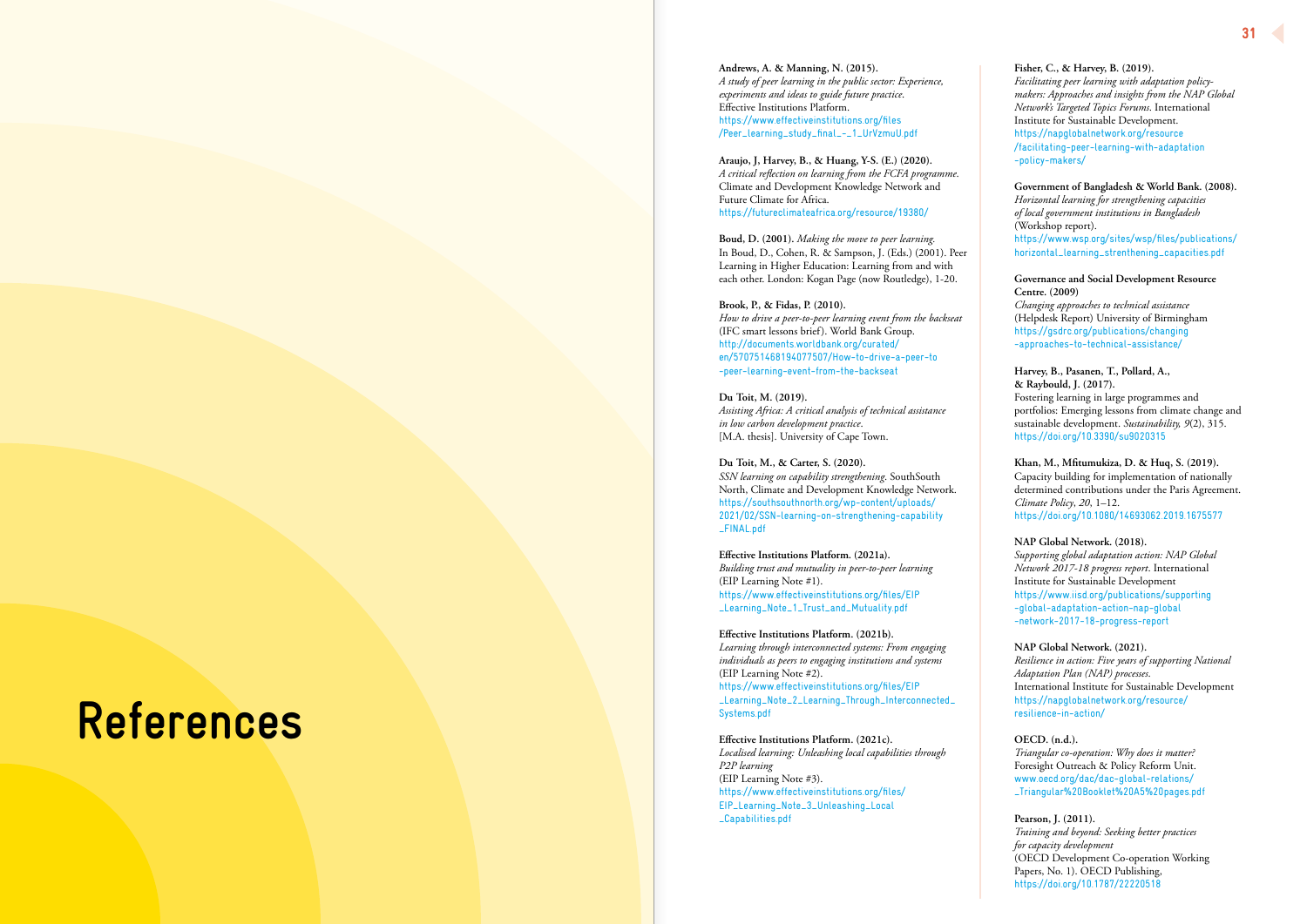**Rokitzki, M., & Hofemeier, A. (2020).** *Unleashing the potential of capacity development for climate action – Fixing a broken link on the pathway to transformational change*. PlanAdapt. https://www.plan-adapt.org/2021/09/02/unleashing-the -potential-of-capacity-development-for-climate-action/

**Southern African Climate Finance Partnership. (2020).** *Learning journey 2020 Workshop Report and next steps for SACFP 12 March 2020*. SouthSouthNorth, https://southsouthnorth.org/wp-content/ uploads/2020/04/Learning-Journey-Report-v2.pdf

**Southern African Climate Finance Partnership. (2021).** *Catalyzing climate finance for the Southern African Development Community: Executive summary annual report.* SouthSouthNorth. https://southsouthnorth.org/wp-content/uploads/ 2021/06/210531-SACFPIII-Executive-Summary -Annual-Report.pdf

### **SouthSouthNorth. (2020a).**

*Catalysing a regional climate finance knowledge network in Southern Africa: Stakeholder experiences* [Video]. YouTube. https://www.youtube.com/watch?v=DPOvV2\_p7jw

### **High-Level Peer-Learning Platforms**

**Effective Institutions Platform:** An alliance of over 60 countries and organizations that support peer learning on public sector management and institutional reform, hosted by the OECD Development Assistance Committee. It has a wide range of resources about peer learning, including some specifically aimed at funders. https://www.effectiveinstitutions.org

**SouthSouthFacility:** A multi-donor trust fund to support peer learning led by the World Bank Group. The website includes tools and resources for designing learning programs and outcomes stories that show how South– South peer learning can inspire decision-makers and development practitioners. https://www.southsouthfacility.org/

### **SouthSouthNorth. (2020b).** *Enhancing capacity to access climate finance in Southern Africa: Experiences of SACFP stakeholders* [Video]. YouTube. https://www.youtube.com/watch?v=DPOvV2\_p7jw

**Task Team on South–South Cooperation. (2010).** *Boosting South–South cooperation in the context of aid effectiveness: Telling the story of partners involved in more than 110 cases of South–South and triangular cooperation*. Organisation for Economic Co-operation and Development. https://www.oecd.org/dac/effectiveness/46080462.pdf

**Volonte, C., Garcia, J., & Gonzalez, M. (2021).**  *Final evaluation of the United States Department of State support for the National Adaptation Plan Global Network*. https://napglobalnetwork.org/wp-content /uploads/2021/03/napgn-en-2021-evaluation -baastel-2020-executive-summary.pdf

**World Bank Group/Global Environment Facility. (2017).** *The art of knowledge exchange: A results-based planning guide for the GEF partnership.*  https://www.thegef.org/publications/art-knowledge -exchange-results-focused-planning-guide-gef -partnership

# **Appendix A. Recommended Further Reading and Resources**

### **Resources to Support the Design of Peer Learning**

**The EIP Peer Learning Guide: How to Make Peer-to-Peer Support and Learning Effective in the Public Sector?** This useful guide from the EIP builds on research about the peer-learning process, focused on large-scale processes for public sector reform. It includes a useful breakdown of stages, with questions to consider at each stage and suggestions of approaches.

https://www.effectiveinstitutions.org/files/ EIP\_Peer\_to\_peer\_Learning\_Guide.pdf

### **The Art of Knowledge Exchange: A Results-Focused Planning Guide for the GEF Partnership**

Guide offering a practical step-by-step blueprint with illustrative examples on how to design, implement, and measure progress on knowledge exchange initiatives embedded in projects.

https://www.thegef.org/publications/art-knowledge -exchange-results-focused-planning-guide-gef -partnership

**Facilitating Peer Learning With Adaptation Policy-Makers: Approaches and Insights From the NAP Global Network's Targeted Topics Forums** Short introduction to the design considerations and facilitation approaches used in the NAP GN peer learning events, produced at the request of participants. https://napglobalnetwork.org/resource/facilitating -peer-learning-with-adaptation-policy-makers/

Peer learning, like capacity building, is an imprecise term. Individuals and organizations often use different terms to mean the same thing and, conversely, use the same term to refer to different approaches and practices.

This section aims to highlights the similarities and differences between the closely related practices of instruction,

# **Appendix B. Related Concepts**

knowledge sharing, and social learning, as illustrated in Table A1. Understanding the difference in emphasis between the approaches is important when designing interventions, it is important to stress that definitions vary, there are no clear boundaries between these approaches, and they are often used in combination.

### **Table A1. Comparison between peer learning and related concepts**

|                                                                           | <b>Traditional</b><br><i>instruction</i>                                                                                                                                      | Knowledge<br>sharing                                                                                           | Peer<br>learning                                                                                                                                                | <b>Social</b><br>learning                                                                              |
|---------------------------------------------------------------------------|-------------------------------------------------------------------------------------------------------------------------------------------------------------------------------|----------------------------------------------------------------------------------------------------------------|-----------------------------------------------------------------------------------------------------------------------------------------------------------------|--------------------------------------------------------------------------------------------------------|
| <b>Key elements</b><br>and<br>assumptions                                 | Emphasis on technical<br>knowledge transfer,<br>expert knowledge                                                                                                              | Emphasis on sharing<br>and documentation<br>of practical experience,<br>e.g., lessons learned<br>good practice | Emphasis on learning<br>together from experi-<br>ence to address com-<br>mon challenges that<br>learners then apply                                             | Emphasis on drawing<br>on multiple knowl-<br>edges to generate<br>solutions for specific<br>challenges |
| <b>Examples</b><br>of activities<br>and<br>approaches                     | Training courses,<br>technical assistance,<br>massive open online<br>courses, webinars<br>Cohort learning<br>activities, such as<br>discussions, group<br>tasks, social media | Communities of prac-<br>tice, writeshops and<br>other support for doc-<br>umentation, webinars                 | Exchanges, site visits,<br>action learning sets,<br>learning circles,<br>reflective practice,<br>methods, problem-<br>focused peer assis-<br>tance, peer review | Co-production and<br>co-construction<br>methods, innovation<br>labs, learning labs                     |
| <b>Examples of</b><br>programs<br>that use this<br>approach <sup>13</sup> | Widely used                                                                                                                                                                   | <b>PANORAMA</b><br>solutions<br>South-South Galaxy<br>Gobeshona                                                | $NAP-GN$<br>Southern African<br><b>Climate Finance</b><br>Partnership<br><b>SouthSouthNorth</b>                                                                 | <b>FRACTAL</b><br>Climate-KIC deep<br>demonstrations                                                   |
|                                                                           |                                                                                                                                                                               | LEDS Global Partnership                                                                                        |                                                                                                                                                                 |                                                                                                        |

13 Note that programs may place themselves in multiple categories or define their work differently.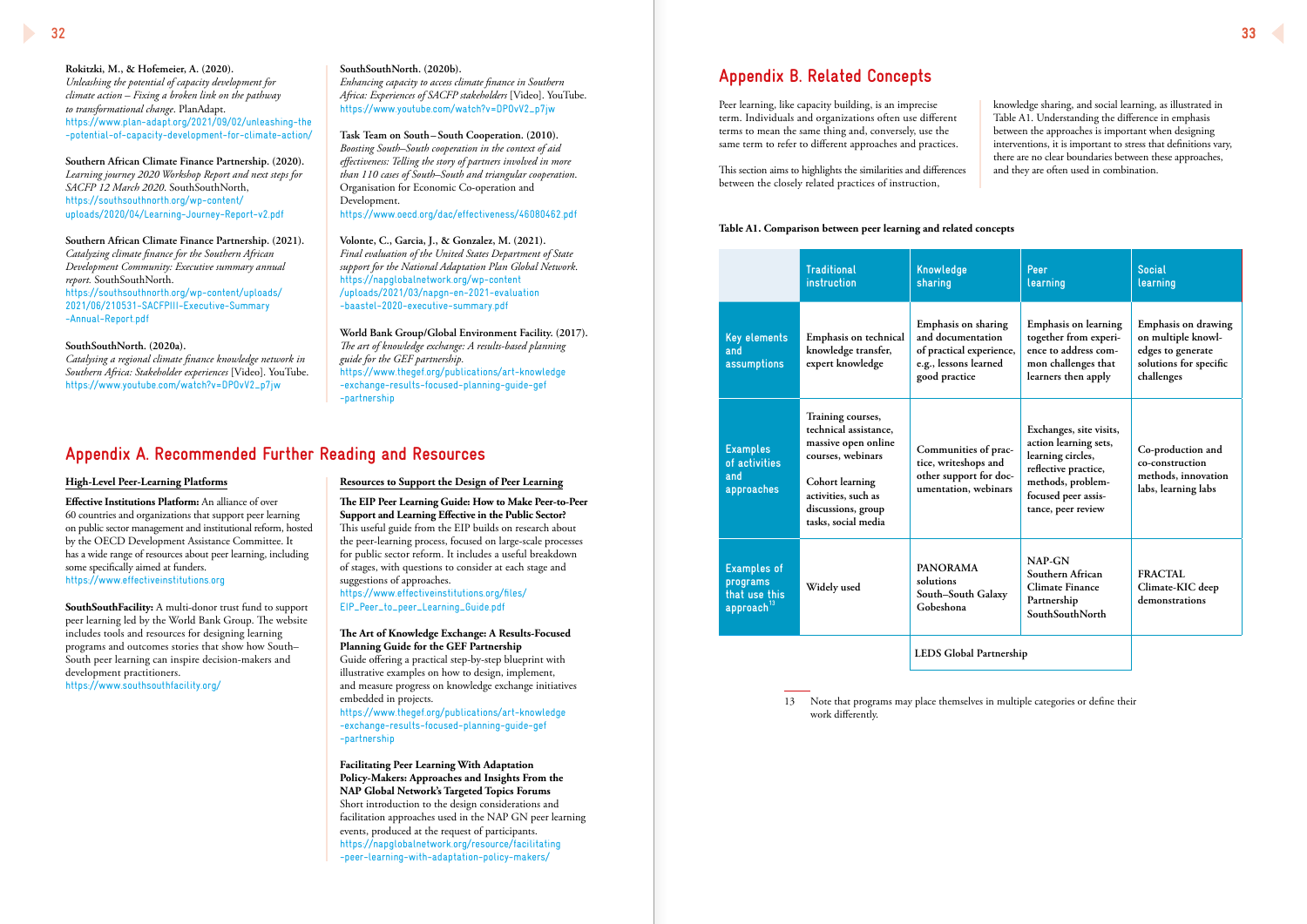**Purpose:** The NAP Global Network supports developing countries in advancing their NAP processes.

**Who is involved:** Members include individual participants from more than 155 countries, much of the NAP Global Network's work is with the NAP team in the ministry tasked with leading a country's NAP process.

**Contribution of peer learning:** The NAP Global Network has developed a "value chain" of mutually supportive activities that can accelerate the shift from knowledge to action: technical assistance, peer learning and exchange, and knowledge resources. Peer learning is an essential part of this mutually reinforcing package of support and a key enabler for the Network's technical assistance and knowledge offering.

**Approach to peer learning:** Peer learning and exchange on national adaptation planning and action have been facilitated through: a) cohort-based South–South peer-learning events (targeted topics forums) in which two cohorts of adaptation policy-makers and practitioners from 23 countries met annually; b) peer learning summits, stand-alone events structured around a theme, e.g., monitoring and evaluation of national adaptation; and c) South–South Peer Exchanges.

### **Insights about peer learning identified by NAP Global Network include:**

- **1. The cohort model was valuable and worth replicating** as it supported development of supportive relationships between countries, thus accelerating learning within events and communication between them. Turnover of government representatives was a challenge. Participation from multiple ministries in events supported the development of relationships within countries and contributed to cross-government collaboration in their NAP processes.
- **2. Facilitation matters and is directly relevant to advancing NAP processes.** Consistent feedback from participants highlighted how effective and important the facilitation was in their learning; particularly popular were "knowledge marketplaces" (Harvey & Fisher, 2019). Participants requested training in facilitation so it could be applied in NAP processes.

# **Appendix C. Examples of Peer Learning in Practice**

# **Harnessing Peer Learning to Strengthen National Adaptation Plan (NAP) Processes: The NAP Global Network, IISD, Canada**

# **Enhancing Capacity to Access Climate Finance in Southern Africa: The Southern Africa Climate Finance Partnership (SACFP), SouthSouthNorth, South Africa**

**3. The quality of NAP processes and products has improved as result of NAP Global Network activities,**  for example, in terms of content, speed, and consultation, according to an independent evaluation. It is difficult to tease out the particular contribution of peer learning: examples suggest it contributes to connecting global and local knowledge and inspiring broader engagement and consultation in changes in NAP processes (Volonte et al., 2021, pp. 40–42).

### **Further resources on peer learning in the NAP Global Network.**

**NAP Global Network. (2021).**  *Resilience in action: Five years of supporting National Adaptation Plan (NAP) processes*. International Institute for Sustainable Development. https://napglobalnetwork.org/wp-content /uploads/2021/01/napgn-en-2021-resilience -in-action.pdf

### **Harvey, B. & Fisher, C. (2019).**

*Facilitating peer learning with adaptation policy-makers*. International Institute for Sustainable Development. https://www.iisd.org/publications/facilitating -peer-learning-adaptation-policy-makers

### **Volonte, C., Garcia, J., & Gonzalez, M. (2021).**

*Final evaluation of the United States Department of State support for the National Adaptation Plan Global Network*. https://napglobalnetwork.org/wp-content/ uploads/2021/03/napgn-en-2021-evaluation -baastel-2020-executive-summary.pdf

**NAP Global Network website:** https://napglobalnetwork.org/

**Purpose:** The focus of the SACFP is improved access to and implementation of catalytic sources of climate finance by Southern African countries.

**Who is involved:** The SACFP works with key public and private institutions in six Southern African countries. Peer learning aims to strengthen the capacity of individuals with responsibility for climate finance within priority government agencies and direct access entities accredited to the Green Climate Fund to act as leaders, diffusing and applying knowledge within their organizations.

**Contribution of peer learning:** The SACFP is a community of practice for knowledge sharing, capacity enhancement, and supporting national and regional collaboration. Peer-learning activities are highly integrated with other activities, namely: a) targeted technical assistance, an institutional-level intervention that supplements peer-to-peer learning by mobilizing relevant experience from within the region, and; b) academic research, to which peer learning contributes to ensuring that the public goods created are applicable and demand driven.

**Approach to peer learning:** Within SACFP, peer learning: a) is based on a participatory capacity needs assessment with each organization; b) takes place within an ongoing community of practice in which core members are supported by a technical reference group, supplemented with participation from practitioners in other regions; c) is centred around bilateral and regional workshops, between which participants are encouraged to ask for and provide reciprocal support.

### **Insights about peer learning identified by SACFP include:**

- **1. The importance of "bonding moments" in workshops**  for breaking down barriers between participants, supporting them to connect as human beings and building the foundations for them to ask for and give advice during the workshop and afterwards. This is illustrated in a video by SouthSouthNorth (2020a).
- **2. Peer-to-peer learning generated an increased sense of agency among key institutions and individuals,** which translated into willingness and courage to act as change agents and drive new strategic initiatives within organizations to use climate finance in a catalytic manner.



**3. The process created greater connectivity and improved cooperation between stakeholders at both national and regional levels,** enabling sharing of ideas, tips, and "ways of working" between practitioners to better relay climate finance into implementation and prompting discussions about collective action and positions in relation to accessing climate finance.

### **Further resources on peer learning in SACFP**

Participants' reflections on their experience of SACFP and its outcomes are captured in a series of videos:

### **SouthSouthNorth. (2018).**

*Learning into action: Leveraging climate finance in Southern Africa* [Video]. Youtube. https://www.youtube.com/watch?v=sGfDcZp06pk

### **SouthSouthNorth. (2020b).**

*Enhancing capacity to access climate finance in Southern Africa: Experiences of SACFP stakeholders* [Video]. YouTube. https://www.youtube.com/watch?v=DPOvV2\_p7jw

### **SouthSouthNorth. (2021).**

*Catalyzing climate finance for the Southern African Development Community: Executive summary annual report.*  https://southsouthnorth.org/wp-content/uploads /2021/06/210531-SACFPIII-Executive-Summary -Annual-Report.pdf

### **SACFP website:**

https://southsouthnorth.org/portfolio\_page/southern -africa-climate-finance-partnership-sacfp/

**Learning from other regional partners opens up a different dimension. You realise that many are experiencing similar challenges and, in some cases, have already addressed a challenge you are experiencing. It also gives the opportunity to speak with one voice when you speak in the international community, to say "this is the challenge we are facing as a region. Shahkira Parker, Department of Environmental Affairs, South Africa reflecting on her experience of peer learning** 

**within the SACFP SouthSouthNorth. (2018).**